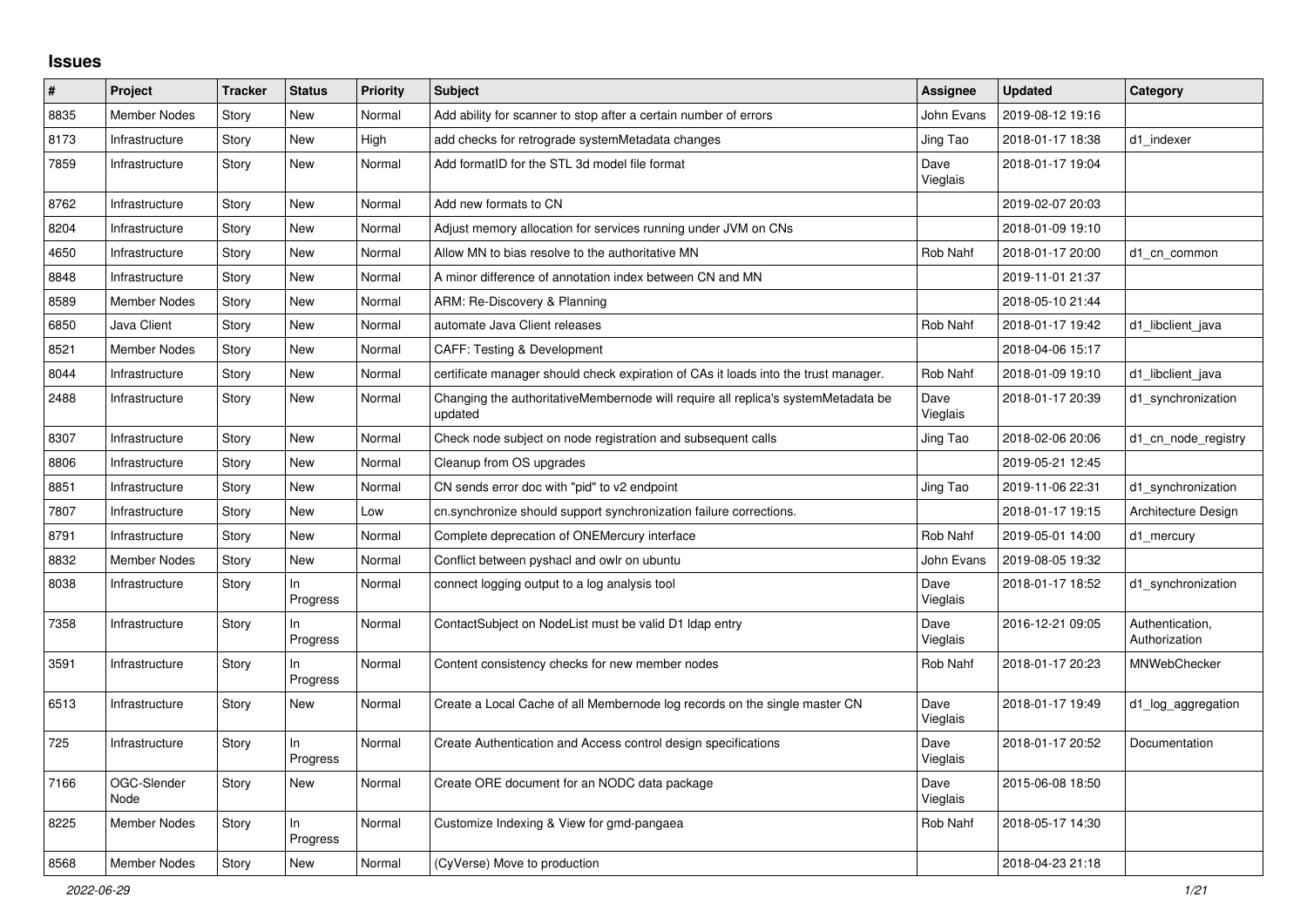| #    | Project                         | <b>Tracker</b> | <b>Status</b>  | <b>Priority</b> | <b>Subject</b>                                                                                                          | <b>Assignee</b>  | <b>Updated</b>   | Category                         |
|------|---------------------------------|----------------|----------------|-----------------|-------------------------------------------------------------------------------------------------------------------------|------------------|------------------|----------------------------------|
| 8564 | <b>Member Nodes</b>             | Story          | <b>New</b>     | Normal          | (CyVerse) Testing & Development                                                                                         | <b>Rob Nahf</b>  | 2018-07-02 19:56 |                                  |
| 8857 | Infrastructure                  | Story          | <b>New</b>     | Normal          | D1Client.getCN() always get the production cn on the CN Tomcat context                                                  | Jing Tao         | 2019-12-13 00:34 | dataone-cn-rest-servic<br>e      |
| 3666 | Java Client                     | Story          | In<br>Progress | Low             | D1Client.listUpdateHistory() needs to handle changing access policies                                                   | Rob Nahf         | 2018-01-17 20:19 | d1 libclient java                |
| 7713 | Infrastructure                  | Story          | New            | Normal          | d1DebConfig.xml should be versioned in dataone-cn-os-core                                                               | Rob Nahf         | 2018-01-17 19:24 | d1 cn buildout                   |
| 8022 | Infrastructure                  | Story          | <b>New</b>     | Normal          | d1 log aggregation has different version of Hazelcast than the rest of CN stack.<br>Hazelcast version very out of date. | Rob Nahf         | 2018-01-09 19:10 | d1_log_aggregation               |
| 8634 | <b>Member Nodes</b>             | Story          | New            | Normal          | DAAC: Testing & Development                                                                                             | Dave<br>Vieglais | 2018-07-02 14:55 |                                  |
| 7650 | Infrastructure                  | Story          | <b>New</b>     | Normal          | DAO for SystemMetadata changes the SystemMetadata.replicationPolicy                                                     | <b>Rob Nahf</b>  | 2018-01-17 19:31 | d1 cn common                     |
| 4188 | Infrastructure                  | Story          | In<br>Progress | Normal          | dataone Exception definition and implementation requires clarification                                                  | Dave<br>Vieglais | 2018-01-17 20:05 | d1 schemas                       |
| 8736 | Infrastructure                  | Story          | <b>New</b>     | Normal          | Decouple the index generator to the hazelcast system metadata map                                                       |                  | 2019-01-22 19:27 | d1_indexer                       |
| 8862 | Infrastructure                  | Story          | <b>New</b>     | Normal          | Deploy a new dataone-cn-rest release                                                                                    | Jing Tao         | 2020-04-23 16:24 |                                  |
| 5141 | Infrastructure                  | Story          | In<br>Progress | Normal          | Describe the mn.updateSystemMetadata behavior in use case document                                                      | Dave<br>Vieglais | 2018-01-17 19:58 | Documentation                    |
| 2944 | Infrastructure                  | Story          | <b>New</b>     | Normal          | Design and implement a MN kill switch mechanism                                                                         | Dave<br>Vieglais | 2018-01-17 20:30 | <b>Support Operations</b>        |
| 7146 | OGC-Slender<br>Node             | Story          | In<br>Progress | Normal          | Determine formatId for content retrievable from NODC services                                                           | Dave<br>Vieglais | 2015-06-05 13:37 |                                  |
| 7668 | Infrastructure                  | Story          | <b>New</b>     | Normal          | Determine how indexing of data packages should work                                                                     | Jing Tao         | 2018-01-17 19:28 | d1 indexer                       |
| 8084 | Infrastructure                  | Story          | <b>New</b>     | Normal          | determine the backup strategy for rabbitMQ                                                                              | Rob Nahf         | 2018-01-17 18:46 | d1 indexer                       |
| 1644 | DataONE API                     | Story          | <b>New</b>     | Normal          | Develop an object format creation policy                                                                                |                  | 2018-01-17 20:46 |                                  |
| 8081 | Infrastructure                  | Story          | In<br>Progress | Normal          | develop federated broker configuration for indexing                                                                     | Rob Nahf         | 2018-01-17 18:46 | d1_indexer                       |
| 7559 | Infrastructure                  | Story          | New            | Normal          | Develop plan for securing application passwords in the CN stack                                                         | Dave<br>Vieglais | 2018-01-17 19:34 | Architecture Design              |
| 8061 | Infrastructure                  | Story          | New            | Normal          | develop queue-based processing system for the CN                                                                        | Rob Nahf         | 2018-01-17 19:00 | Architecture Design              |
| 8340 | <b>Testing MN</b><br>Management | Story          | New            | Normal          | Discovery                                                                                                               |                  | 2018-02-08 15:28 |                                  |
| 8381 | <b>Testing MN</b><br>Management | Story          | New            | Normal          | <b>Discovery</b>                                                                                                        |                  | 2018-02-27 17:32 |                                  |
| 8358 | <b>Member Nodes</b>             | Story          | In<br>Progress | Normal          | Discovery & Planning (CAFF)                                                                                             | Amy<br>Forrester | 2018-04-06 14:56 |                                  |
| 8109 | Infrastructure                  | Story          | <b>New</b>     | Normal          | Does authentication token need to include group information?                                                            | Dave<br>Vieglais | 2018-01-17 18:45 | Authentication,<br>Authorization |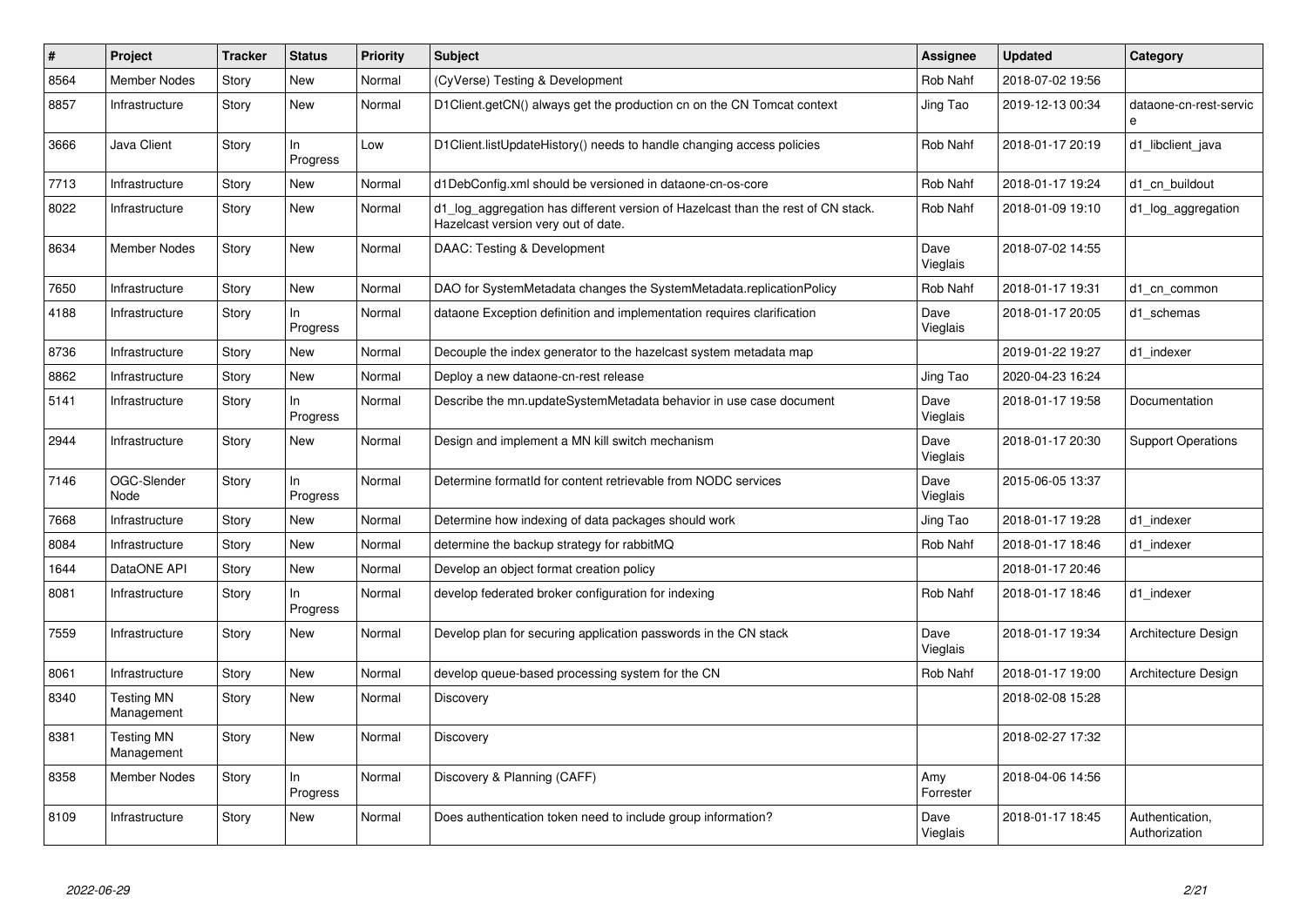| $\#$ | Project             | <b>Tracker</b> | <b>Status</b>   | <b>Priority</b> | <b>Subject</b>                                                                                                           | <b>Assignee</b>  | <b>Updated</b>   | Category                  |
|------|---------------------|----------------|-----------------|-----------------|--------------------------------------------------------------------------------------------------------------------------|------------------|------------------|---------------------------|
| 8367 | Infrastructure      | Story          | <b>New</b>      | Normal          | Duplicate jenkins jobs from UNM to UCSB                                                                                  | Dave<br>Vieglais | 2019-01-22 19:25 | <b>Support Operations</b> |
| 8849 | Infrastructure      | Story          | <b>New</b>      | Normal          | During sync, the CN does not detect error returned from getChecksum()                                                    | Jing Tao         | 2019-11-06 22:07 |                           |
| 8074 | Python GMN          | Story          | <b>New</b>      | Normal          | Eliminate unnecessary setuid/setgid programs                                                                             | Roger Dahl       | 2018-01-17 18:48 |                           |
| 4278 | Infrastructure      | Story          | <b>New</b>      | Normal          | EML indexing - handle multiple temporalCoverage and spatialCoverage elements                                             | Jing Tao         | 2018-01-17 20:04 | d1 indexer                |
| 8167 | Infrastructure      | Story          | <b>New</b>      | Normal          | Enable postgres replication between Coordinating Nodes                                                                   | Monica Ihli      | 2018-01-09 19:10 | dataone-cn-os-core        |
| 8155 | Infrastructure      | Story          | In<br>Progress  | Normal          | Ensure GMN fully supports the Package API                                                                                | Roger Dahl       | 2018-01-17 18:43 | d1 mn GMN                 |
| 8364 | <b>CN REST</b>      | Story          | In.<br>Progress | Normal          | Ensure portal uses correct X509 certificates                                                                             |                  | 2019-05-21 12:57 | d1_portal_servlet         |
| 8756 | CN REST             | Story          | <b>New</b>      | Normal          | Ensure replica auditor is effective                                                                                      | Chris Jones      | 2019-01-15 21:00 | d1_replication_auditor    |
| 8869 | Infrastructure      | Story          | <b>New</b>      | Normal          | Equivalent identities show owning different amount of packages.                                                          | Jing Tao         | 2020-09-24 22:34 | d1 indexer                |
| 4091 | Infrastructure      | Story          | <b>New</b>      | Normal          | <b>ESRI GeoPortal MN stack</b>                                                                                           |                  | 2013-10-15 13:36 |                           |
| 7170 | OGC-Slender<br>Node | Story          | New             | Normal          | Evaluate the feasibility of extracting provenance information from the journal.txt<br>document                           | Dave<br>Vieglais | 2015-06-08 21:28 |                           |
| 8227 | Infrastructure      | Story          | In<br>Progress  | Normal          | ExceptionHandler regurgitates long html pages into the wrapping ServiceFailure<br>message, which goes into CN log files. | Rob Nahf         | 2018-01-09 19:10 | d1_common_java            |
| 8757 | CN REST             | Story          | <b>New</b>      | Normal          | Fix getChecksum() in MNAuditTask to use dynamic checksum algorithms                                                      | Chris Jones      | 2019-01-14 19:48 | d1_replication_auditor    |
| 8749 | <b>CN REST</b>      | Story          | <b>New</b>      | Normal          | Fix log aggregation events from the CN without associated CN IPs                                                         | Dave<br>Vieglais | 2019-05-01 22:25 |                           |
| 8779 | Infrastructure      | Story          | <b>New</b>      | Normal          | ForesiteResourceMap performance issue                                                                                    | <b>Rob Nahf</b>  | 2019-03-25 18:48 | d1 indexer                |
| 5833 | Member Nodes        | Story          | In<br>Progress  | Normal          | GBIF: Developing                                                                                                         |                  | 2019-02-19 18:24 |                           |
| 5867 | <b>Member Nodes</b> | Story          | <b>New</b>      | Normal          | GBIF: Registration in Production environment                                                                             |                  | 2019-01-24 17:08 |                           |
| 5838 | <b>Member Nodes</b> | Story          | <b>New</b>      | Normal          | GBIF: Testing                                                                                                            |                  | 2019-01-28 14:39 |                           |
| 5895 | <b>Member Nodes</b> | Story          | <b>New</b>      | Normal          | GBIF: Transition to production                                                                                           |                  | 2018-01-22 18:41 |                           |
| 7151 | OGC-Slender<br>Node | Story          | In<br>Progress  | Normal          | Generate system metadata for content                                                                                     | Dave<br>Vieglais | 2015-06-08 18:58 |                           |
| 8032 | Python GMN          | Story          | In<br>Progress  | Normal          | GMN v2                                                                                                                   | Roger Dahl       | 2018-01-17 18:55 |                           |
| 8734 | Infrastructure      | Story          | <b>New</b>      | Normal          | Hazelcast shutdown tied to out of memory exception!                                                                      | Rob Nahf         | 2018-10-18 16:55 | Metacat                   |
| 7716 | Infrastructure      | Story          | In<br>Progress  | Normal          | How to facilitate resubmission of sync Failures?                                                                         | Dave<br>Vieglais | 2018-01-17 19:22 | d1_synchronization        |
| 8738 | Infrastructure      | Story          | In<br>Progress  | Normal          | HZEventFilter performance decline with increased task queue                                                              | Rob Nahf         | 2018-10-30 04:10 | d1 indexer                |
| 8819 | <b>Member Nodes</b> | Story          | <b>New</b>      | Normal          | IEDA documents not in DataONE                                                                                            |                  | 2019-06-13 19:20 |                           |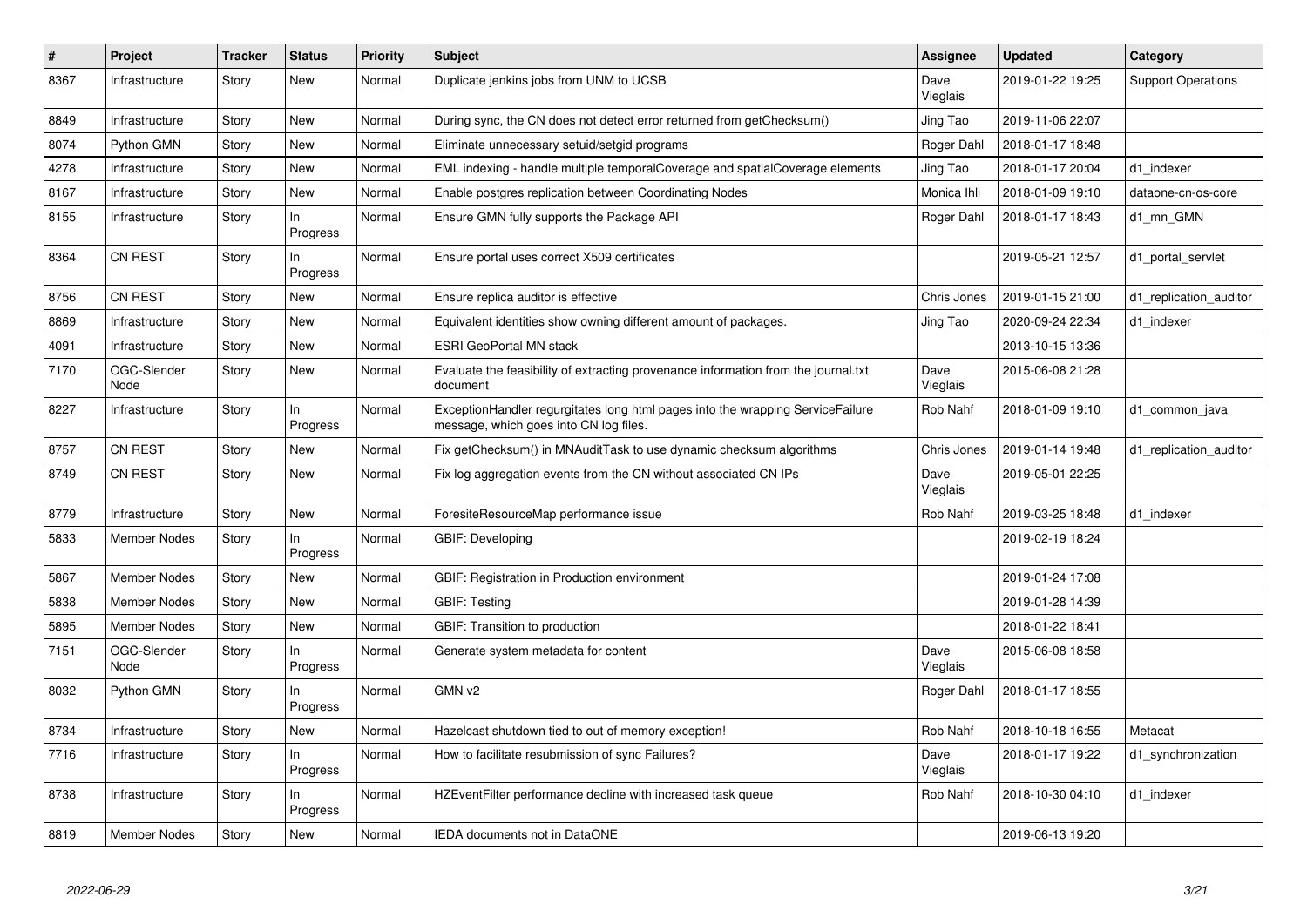| #    | <b>Project</b>                  | <b>Tracker</b> | <b>Status</b>  | <b>Priority</b> | <b>Subject</b>                                                                                                           | <b>Assignee</b>  | <b>Updated</b>   | Category              |
|------|---------------------------------|----------------|----------------|-----------------|--------------------------------------------------------------------------------------------------------------------------|------------------|------------------|-----------------------|
| 7149 | OGC-Slender<br>Node             | Story          | Testing        | Normal          | Implement mechanism to retrieve a list of objects available from repository                                              | Dave<br>Vieglais | 2015-06-05 13:37 |                       |
| 8082 | Infrastructure                  | Story          | <b>New</b>     | Normal          | implement SolrCloudClient to replace HttpService to allow concurrent updates of the<br>solr index from differen machines | Rob Nahf         | 2018-01-09 19:10 | d1 indexer            |
| 8831 | <b>Member Nodes</b>             | Story          | <b>New</b>     | Normal          | Import error with schema org.data                                                                                        | John Evans       | 2019-08-05 18:57 |                       |
| 4463 | Infrastructure                  | Story          | ln<br>Progress | Normal          | Incorporate Node Replication Policy into replication processing                                                          | Rob Nahf         | 2018-01-17 20:03 | d1 replication        |
| 8537 | Infrastructure                  | Story          | New            | Normal          | indexer doesn't populate SID-defined relationships unless new resourceMap is<br>submitted                                | Rob Nahf         | 2018-04-09 22:51 | d1_indexer            |
| 8363 | Infrastructure                  | Story          | <b>New</b>     | Normal          | indexer shutdown generates index tasks                                                                                   | Rob Nahf         | 2018-09-24 15:25 | d1_indexer            |
| 8702 | Infrastructure                  | Story          | <b>New</b>     | Normal          | <b>Indexing Refactor Strategy</b>                                                                                        | <b>Rob Nahf</b>  | 2018-09-24 18:05 | d1 indexer            |
| 8758 | Infrastructure                  | Story          | <b>New</b>     | Normal          | Index replicationStatus field                                                                                            | Jing Tao         | 2019-01-14 18:00 | d1 indexer            |
| 3656 | Infrastructure                  | Story          | <b>New</b>     | Normal          | integration testing: what are acceptable pids for update?                                                                | Roger Dahl       | 2018-01-17 20:22 |                       |
| 8540 | Infrastructure                  | Story          | <b>New</b>     | Normal          | interesting 15 minute Hazelcast timeout in IndexProcessor                                                                | Rob Nahf         | 2018-04-12 04:32 | d1_indexer            |
| 8172 | Infrastructure                  | Story          | ln<br>Progress | Normal          | investigate atomic updates for some solr updates                                                                         | Rob Nahf         | 2018-01-17 18:39 | d1 indexer            |
| 8770 | <b>CN REST</b>                  | Story          | New            | Normal          | Issue with CN handling of encoded identifiers in object/ meta/ node/, others?                                            | Jing Tao         | 2019-03-05 19:37 | d1 cn rest            |
| 8771 | <b>CN REST</b>                  | Story          | New            | Normal          | Issue with LDAP when updating `nodeReplicationPolicy`                                                                    | Dave<br>Vieglais | 2019-03-05 19:43 | d1 cn rest            |
| 8213 | Member Nodes                    | Story          | <b>New</b>     | Normal          | KUBI node is not responding as a MN                                                                                      | Dave<br>Vieglais | 2017-11-06 22:18 |                       |
| 8602 | Infrastructure                  | Story          | <b>New</b>     | Normal          | Log aggregation and augmentation process mid 2018 updates                                                                | Dave<br>Vieglais | 2018-06-07 20:49 | d1_log_aggregation    |
| 8853 | Infrastructure                  | Story          | <b>New</b>     | Normal          | Make cn.resolve smarter                                                                                                  |                  | 2019-11-15 16:50 |                       |
| 8073 | Python GMN                      | Story          | <b>New</b>     | Normal          | Make sure unecessary services are disabled                                                                               | Roger Dahl       | 2018-01-17 18:48 |                       |
| 8470 | Infrastructure                  | Story          | New            | Normal          | Make the spring context of the d1 index processor daemon more configurable                                               | Jing Tao         | 2018-03-22 16:53 | d1 indexer            |
| 7605 | Infrastructure                  | Story          | New            | Normal          | MemberNodes not authorizing CN to harvest log records                                                                    | Dave<br>Vieglais | 2018-01-17 19:33 | Environment.Productio |
| 6395 | Infrastructure                  | Story          | In<br>Progress | Normal          | Menber Node testers are stuck when the MNWebTester hangs / crashes                                                       | Rob Nahf         | 2018-01-17 19:51 | MNWebChecker          |
| 8515 | <b>Testing MN</b><br>Management | Story          | <b>New</b>     | Normal          | meow: Move to Production                                                                                                 |                  | 2018-03-22 20:45 |                       |
| 8837 | Infrastructure                  | Story          | <b>New</b>     | Normal          | Merge the changes from metacat's feature-project-indexing branch to<br>d1 cn index processor                             | Jing Tao         | 2019-08-16 17:18 | d1 indexer            |
| 8097 | Infrastructure                  | Story          | <b>New</b>     | Normal          | Metacat (storage) and d1-synchronize both have the code to compute the checksum                                          | Jing Tao         | 2018-01-09 19:10 | d1_synchronization    |
| 7920 | Infrastructure                  | Story          | In<br>Progress | Normal          | migrate apache2 authorization rules from 2.2 conforming to 2.4                                                           | Dave<br>Vieglais | 2018-01-17 18:59 | d1_cn_buildout        |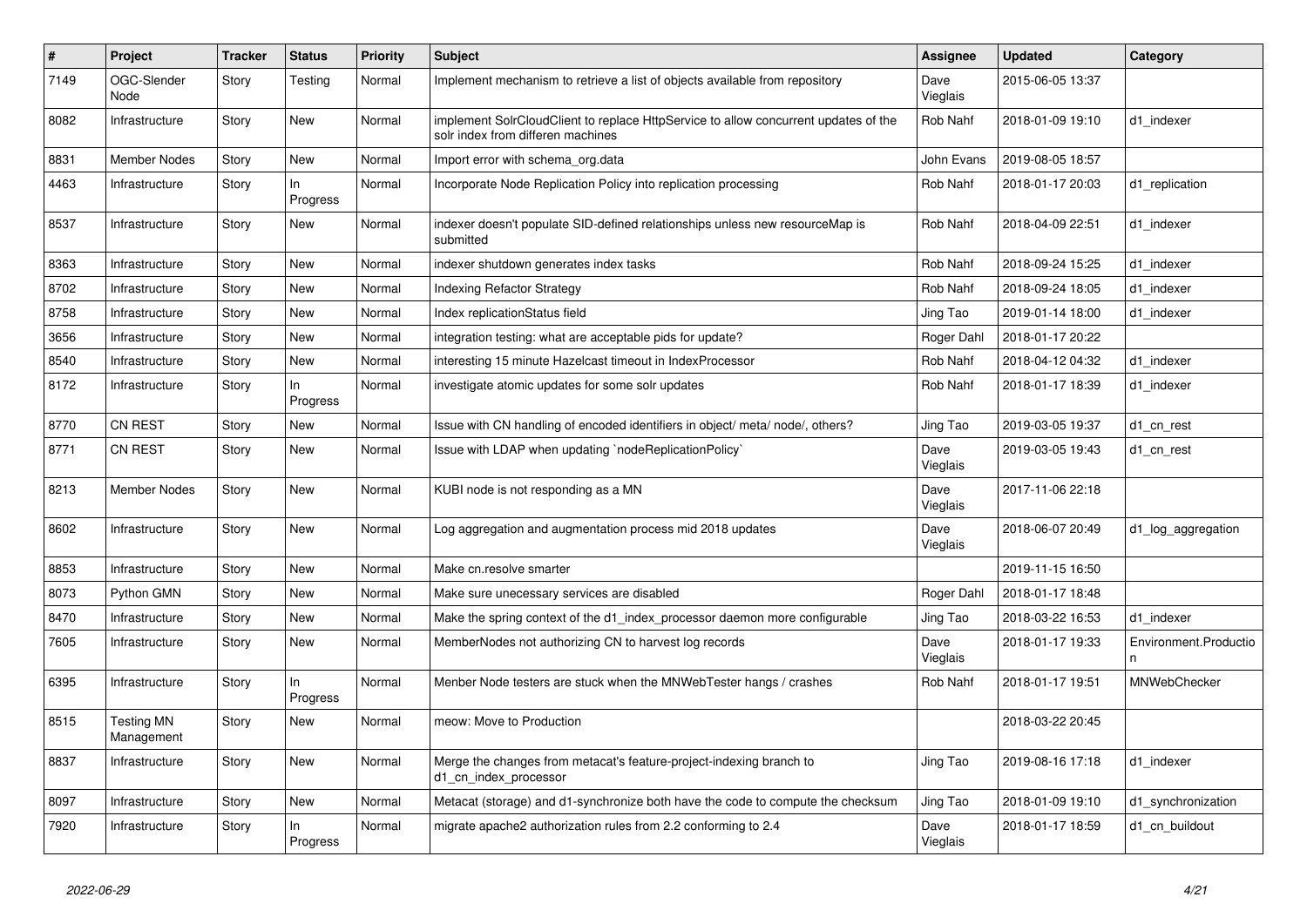| $\#$ | Project                         | <b>Tracker</b> | <b>Status</b>  | <b>Priority</b> | <b>Subject</b>                                                                                           | <b>Assignee</b>       | <b>Updated</b>   | Category                         |
|------|---------------------------------|----------------|----------------|-----------------|----------------------------------------------------------------------------------------------------------|-----------------------|------------------|----------------------------------|
| 7832 | Infrastructure                  | Story          | In<br>Progress | Normal          | migrate from JibX to JAXB for XML binding / codegen                                                      | <b>Rob Nahf</b>       | 2018-01-17 19:06 | d1_common_java                   |
| 8366 | Infrastructure                  | Story          | <b>New</b>     | Normal          | Migrate jenkins continuous integration from UNM to UCSB                                                  | Dave<br>Vieglais      | 2019-01-22 19:26 | <b>Support Operations</b>        |
| 6796 | <b>Python Libraries</b>         | Story          | <b>New</b>     | Normal          | Migrate to Python v3                                                                                     | Roger Dahl            | 2018-01-17 19:43 |                                  |
| 8352 | <b>Testing MN</b><br>Management | Story          | New            | Normal          | Move to Production                                                                                       |                       | 2018-02-08 15:28 |                                  |
| 8727 | Member Nodes                    | Story          | In<br>Progress | Normal          | <b>NCAR Discovery &amp; Assessment</b>                                                                   |                       | 2019-01-22 18:34 |                                  |
| 7810 | Infrastructure                  | Story          | New            | Normal          | Need to avoid buffer overflow condition during HTTP client TLS renegotiation                             | Rob Nahf              | 2018-01-17 19:09 |                                  |
| 8535 | Member Nodes                    | Story          | ln<br>Progress | Normal          | Neotoma: Story: Discovery & Planning                                                                     | Amy<br>Forrester      | 2018-04-09 21:14 |                                  |
| 6759 | DataONE API                     | Story          | <b>New</b>     | Normal          | ObjectFormat Management                                                                                  | Dave<br>Vieglais      | 2015-01-19 23:17 |                                  |
| 7407 | Infrastructure                  | Story          | In<br>Progress | Normal          | object formats in the d1 common java bootstrap list are inconsistent with production                     | Dave<br>Vieglais      | 2016-03-15 16:49 | d1_indexer                       |
| 7640 | Infrastructure                  | Story          | <b>New</b>     | Normal          | <b>ONEShare failing with ServiceFailure</b>                                                              | Laura<br>Moyers       | 2016-02-12 16:39 | Environment.Productio<br>n       |
| 6069 | Infrastructure                  | Story          | New            | Normal          | open ask dataone org sign-in to community                                                                | Dave<br>Vieglais      | 2014-10-01 20:39 | Documentation                    |
| 4052 | Infrastructure                  | Story          | In<br>Progress | Normal          | OPeNDAP MN Story                                                                                         |                       | 2013-10-06 20:07 | mn.OPeNDAP                       |
| 7611 | Infrastructure                  | Story          | New            | Normal          | ORNLDAAC fails during log aggregation                                                                    | Laura<br>Moyers       | 2016-01-26 16:39 | Environment.Productio            |
| 8574 | Search UI                       | Story          | <b>New</b>     | Normal          | PANGAEA Temporary Fix: SID only in Data Citation                                                         | <b>Bryce</b><br>Mecum | 2018-05-01 01:45 |                                  |
| 8343 | <b>Testing MN</b><br>Management | Story          | <b>New</b>     | Normal          | Planning                                                                                                 |                       | 2018-02-08 15:28 |                                  |
| 8833 | <b>Member Nodes</b>             | Story          | <b>New</b>     | Normal          | Problems utilizing pyshacl within SlenderNodes                                                           | John Evans            | 2019-08-09 18:20 |                                  |
| 7224 | Infrastructure                  | Story          | New            | Normal          | push synchronization request status indicator: synchronizeStatus method option                           |                       | 2018-01-17 19:38 | Architecture Design              |
| 8856 | Infrastructure                  | Story          | <b>New</b>     | Normal          | Put the system metadata part ahead of the object part when d1 client python<br>constructs the multipart  |                       | 2019-11-22 18:31 | d1 python                        |
| 8855 | Infrastructure                  | Story          | <b>New</b>     | Normal          | Put the system metadata part ahead of the object part when d1 client r constructs the<br>multipart       | Matthew<br>Jones      | 2019-11-22 18:29 | d1_client_r                      |
| 8854 | Infrastructure                  | Story          | <b>New</b>     | Normal          | Put the system metadata part ahead of the object part when d1 libclient java<br>constructs the multipart | Jing Tao              | 2019-11-22 18:25 | d1 libclient java                |
| 2548 | Infrastructure                  | Story          | New            | Normal          | recasting untrusted certs to public poses accessibility inconsistency to users                           |                       | 2018-01-17 20:36 | Authentication,<br>Authorization |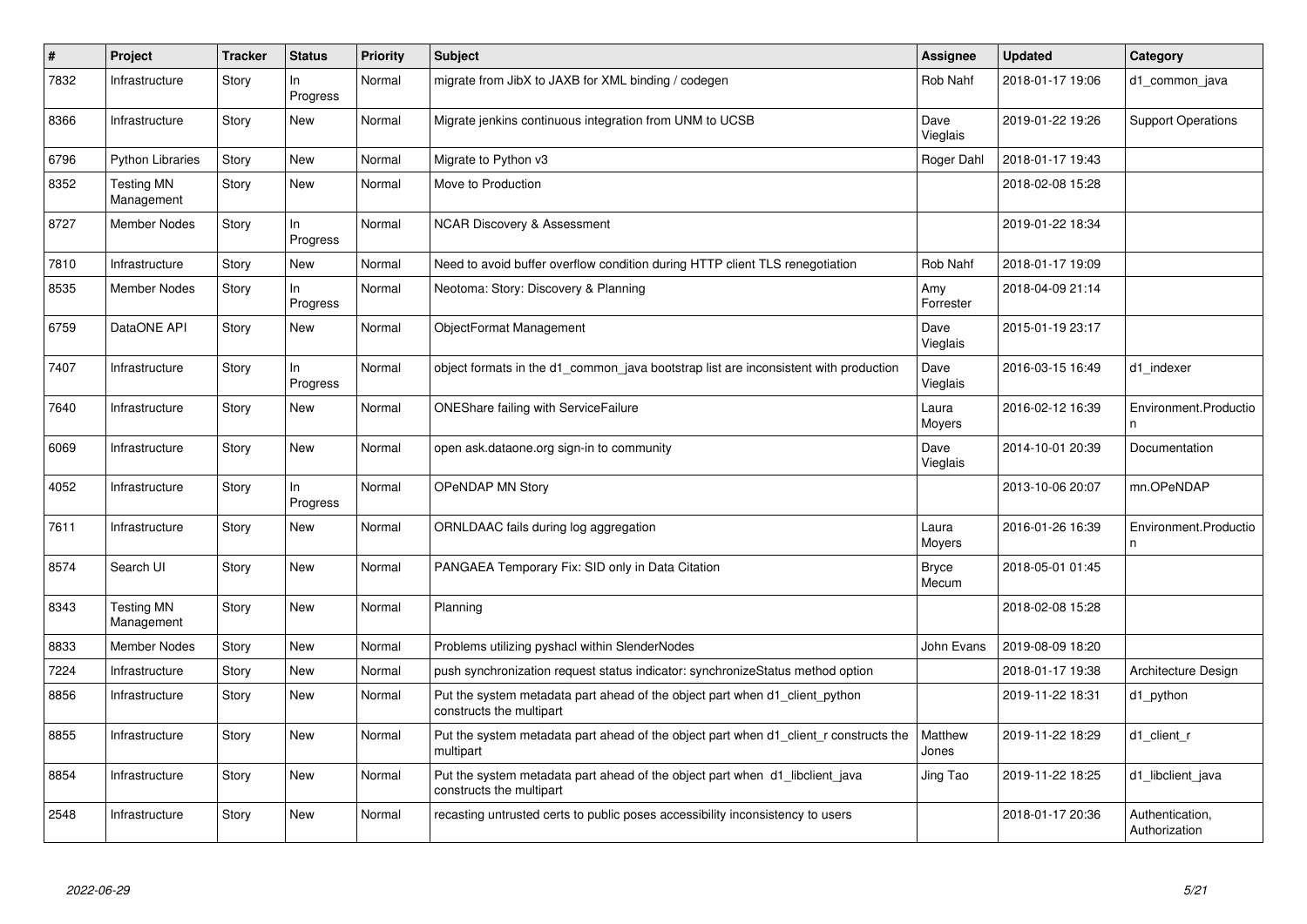| #    | Project                 | Tracker | <b>Status</b>  | <b>Priority</b> | Subject                                                                                                                    | <b>Assignee</b>       | <b>Updated</b>   | Category               |
|------|-------------------------|---------|----------------|-----------------|----------------------------------------------------------------------------------------------------------------------------|-----------------------|------------------|------------------------|
| 8823 | Infrastructure          | Story   | <b>New</b>     | High            | Recent Apache and OpenSSL combinations break connectivity on Ubuntu 18.04                                                  | Dave<br>Vieglais      | 2019-06-19 02:43 |                        |
| 6071 | Infrastructure          | Story   | ln<br>Progress | Normal          | Release Notes and documentation                                                                                            | Dave<br>Vieglais      | 2018-01-17 19:53 | Documentation          |
| 5468 | <b>Python Libraries</b> | Story   | <b>New</b>     | Low             | Remove dead code from D1 Python stack                                                                                      | Roger Dahl            | 2018-01-17 19:57 |                        |
| 6056 | Infrastructure          | Story   | <b>New</b>     | Normal          | remove log aggregation processing from d1-processing Linux service                                                         | Dave<br>Vieglais      | 2018-01-17 19:55 | d1_log_aggregation     |
| 8582 | CN REST                 | Story   | New            | Normal          | Replica Auditing service is throwing errors                                                                                | Jing Tao              | 2019-01-14 16:40 | d1_replication_auditor |
| 8639 | Infrastructure          | Story   | <b>New</b>     | Normal          | Replication performance is too slow to service demand                                                                      | Chris Jones           | 2018-07-04 11:18 | d1_replication         |
| 8162 | Infrastructure          | Story   | <b>New</b>     | Normal          | Replication tasks can contain stale potential target nodes                                                                 | Rob Nahf              | 2018-03-02 21:47 | d1 replication         |
| 3720 | Infrastructure          | Story   | <b>New</b>     | Normal          | resource maps should be validated                                                                                          | Dave<br>Vieglais      | 2018-01-17 20:17 | Documentation          |
| 7940 | Infrastructure          | Story   | New            | Normal          | Retrieval of system metadata is too slow                                                                                   | <b>Robert Waltz</b>   | 2018-01-09 19:10 | d1 cn service          |
| 8208 | Infrastructure          | Story   | New            | Normal          | Review and adjust memory allocated to d1-index-task-generator and<br>d1-index-task-processor                               |                       | 2018-01-09 19:10 |                        |
| 8207 | Infrastructure          | Story   | New            | Normal          | review and adjust memory allocated to d1-processing                                                                        |                       | 2018-01-09 19:10 |                        |
| 6377 | Infrastructure          | Story   | ln<br>Progress | Normal          | Review CNode initialization in ReplicationManager - it doesn't use local CN reference                                      | <b>Rob Nahf</b>       | 2018-01-17 19:52 | d1_replication         |
| 7712 | Infrastructure          | Story   | New            | Normal          | Sanparks fails during LogAggregation                                                                                       | Laura<br>Moyers       | 2016-04-06 16:43 | Environment.Productio  |
| 8841 | Infrastructure          | Story   | New            | Normal          | Solr Index processor don't parse the attributes on the otherEntity on an EML object                                        | Jing Tao              | 2019-09-10 22:41 | d1_indexer             |
| 8842 | Infrastructure          | Story   | New            | Normal          | Some exceptions in Metacat                                                                                                 |                       | 2019-09-19 17:53 |                        |
| 8737 | Infrastructure          | Story   | New            | Normal          | Submitters and rights-holders with group permissions can't be granted authorization<br>when the sync process validates sid | Jing Tao              | 2018-11-28 17:12 | d1_synchronization     |
| 8504 | Infrastructure          | Story   | New            | Normal          | Support creation of data citation record from solr record                                                                  | Monica Ihli           | 2018-07-17 23:06 | d1_indexer             |
| 6883 | Infrastructure          | Story   | <b>New</b>     | Normal          | support for ESRI Shapefile object format                                                                                   |                       | 2018-01-17 19:40 | Format ID              |
| 7754 | Search UI               | Story   | In<br>Progress | Normal          | Support for XSL transform of various metadata formats                                                                      | <b>Bryce</b><br>Mecum | 2018-05-17 14:18 | MetacatUI              |
| 7095 | Python GMN              | Story   | New            | Low             | Support HTTP redirect capability for GMN within the Vendor Specific Extension model                                        | Dave<br>Vieglais      | 2016-03-25 02:30 |                        |
| 6543 | Infrastructure          | Story   | New            | Normal          | Support RIF-CS metadata standard                                                                                           | Dave<br>Vieglais      | 2018-01-17 19:46 | Format ID              |
| 8049 | Infrastructure          | Story   | In<br>Progress | Normal          | Support synchronization of system metadata for unhosted METADATA and RES_MAP<br>objects                                    |                       | 2018-01-17 18:50 | Architecture Design    |
| 8864 | <b>CN REST</b>          | Story   | New            | Normal          | Sychronization does not register authoritative replica entry correctly                                                     | Jing Tao              | 2020-06-19 21:59 | d1_synchronization     |
| 7889 | Infrastructure          | Story   | New            | Normal          | Synchronization not happening when authoritativeMN is not set correctly.                                                   | Rob Nahf              | 2018-01-17 19:01 | d1_synchronization     |
| 8036 | Infrastructure          | Story   | New            | Normal          | synchronization should respond to various MN down conditions to avoid syncFailures                                         | Rob Nahf              | 2018-01-17 18:55 | d1_synchronization     |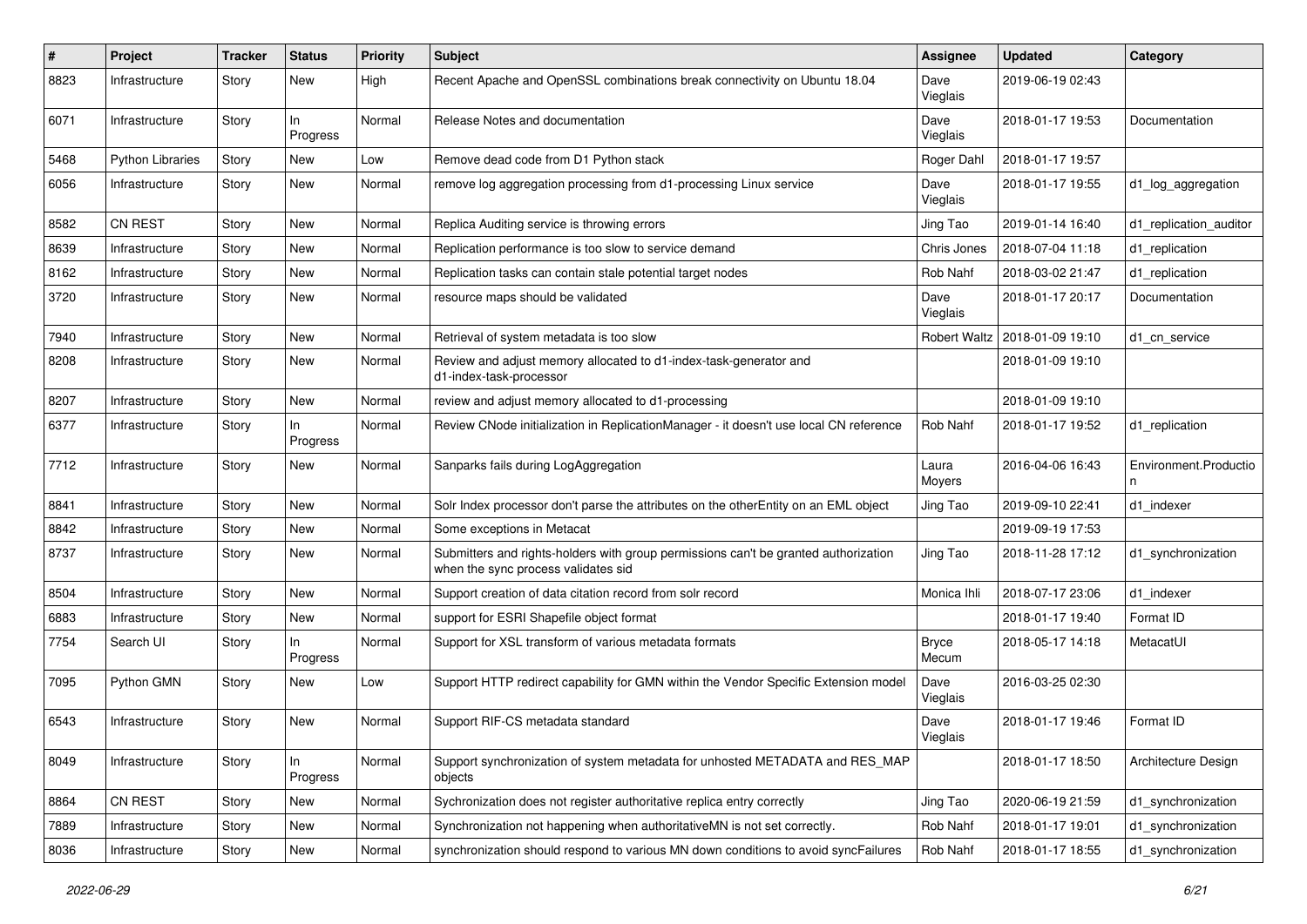| $\vert$ # | Project                         | <b>Tracker</b> | <b>Status</b>   | <b>Priority</b> | <b>Subject</b>                                                                                                 | Assignee            | <b>Updated</b>   | Category                         |
|-----------|---------------------------------|----------------|-----------------|-----------------|----------------------------------------------------------------------------------------------------------------|---------------------|------------------|----------------------------------|
| 8347      | <b>Testing MN</b><br>Management | Story          | <b>New</b>      | Normal          | <b>Testing &amp; Development</b>                                                                               |                     | 2018-02-08 15:28 |                                  |
| 8463      | <b>Testing MN</b><br>Management | Story          | <b>New</b>      | Normal          | test: Testing & Development                                                                                    |                     | 2018-03-01 21:04 |                                  |
| 8525      | Infrastructure                  | Story          | ln<br>Progress  | High            | timeout exceptions thrown from Hazelcast disable synchronization                                               | <b>Rob Nahf</b>     | 2018-11-16 17:32 | d1 synchronization               |
| 7882      | Infrastructure                  | Story          | In.<br>Progress | Normal          | Tune CN logfile management                                                                                     | Dave<br>Vieglais    | 2018-01-17 19:03 |                                  |
| 8368      | Infrastructure                  | Story          | <b>New</b>      | Normal          | Update backup strategy for jenkins job configurations to subversion                                            | Dave<br>Vieglais    | 2019-01-22 19:25 | <b>Support Operations</b>        |
| 7183      | Infrastructure                  | Story          | <b>New</b>      | Normal          | Update wild card server certificate on all test.dataone.org systems                                            | Dave<br>Vieglais    | 2015-06-15 15:10 | <b>Support Operations</b>        |
| 7219      | Python GMN                      | Story          | In.<br>Progress | Normal          | Upgrade Django version used by GMN, add better support for PUT operations                                      | Dave<br>Vieglais    | 2016-03-25 01:24 |                                  |
| 8244      | <b>Member Nodes</b>             | Story          | <b>New</b>      | Normal          | Upgrade Member Node to current version of Metacat (IOE)                                                        | Amy<br>Forrester    | 2018-01-25 15:36 |                                  |
| 8782      | Infrastructure                  | Story          | <b>New</b>      | Normal          | Upgrade OS to Ubuntu 18.04 on CNs                                                                              | Jing Tao            | 2019-03-22 18:12 |                                  |
| 8234      | Infrastructure                  | Story          | <b>New</b>      | Normal          | Use University of Kansas ORCID membership to support authentication in production<br>environment               | Dave<br>Vieglais    | 2018-01-09 19:10 | Authentication,<br>Authorization |
| 8683      | <b>Member Nodes</b>             | Story          | <b>New</b>      | Normal          | USGS SDC: redeploy as a v2 Slender Node with GMN                                                               | John Evans          | 2019-05-15 14:03 |                                  |
| 8796      | Infrastructure                  | Story          | <b>New</b>      | Normal          | Various issues with service access after upgrade to 18.04                                                      | Jing Tao            | 2019-05-21 12:38 |                                  |
| 3878      | Infrastructure                  | Task           | <b>New</b>      | Normal          | 4.2.1.1 Missing and Out-of-Date Documentation                                                                  | Dave<br>Vieglais    | 2014-09-24 18:27 |                                  |
| 3879      | Infrastructure                  | Task           | <b>New</b>      | Normal          | 4.2.1.2 Missing Policies and Expectations                                                                      |                     | 2014-09-24 18:27 | Environment.Productio            |
| 3880      | Infrastructure                  | Task           | <b>New</b>      | Normal          | 4.2.1.3 CILogon Extension Not Documented                                                                       |                     | 2014-09-24 18:27 | Environment.Productio            |
| 3881      | Infrastructure                  | Task           | <b>New</b>      | Normal          | 4.2.1.4 Definition of Verified User Lacking                                                                    | Dave<br>Vieglais    | 2014-09-24 18:27 | Documentation                    |
| 7702      | Log Reporting                   | Task           | <b>New</b>      | Normal          | abnormal strings in ipAddress field of solr                                                                    | <b>Robert Waltz</b> | 2016-06-22 17:18 | d1_log_aggregation               |
| 7800      | <b>DUG</b>                      | Task           | <b>New</b>      | Normal          | abstract reviews<br>(https://docs.google.com/document/d/1iZXCN4AWqYi5Z7wqMKb2o33QnQ_JAcV0KV<br>O4TeahHVA/edit) |                     | 2016-05-10 15:18 |                                  |
| 8236      | Infrastructure                  | Task           | <b>New</b>      | Normal          | Acquire ORCID API key under KU membership                                                                      | Dave<br>Vieglais    | 2018-01-09 02:21 |                                  |
| 3978      | Infrastructure                  | Task           | In<br>Progress  | Normal          | Add a CN reporting script that summarizes spatial data for the dashboard                                       | Chris Jones         | 2014-03-31 17:41 | d1 dashboard                     |
| 1646      | Infrastructure                  | Task           | <b>New</b>      | Normal          | Add addFormat() to the CNCore API                                                                              |                     | 2016-06-22 16:51 |                                  |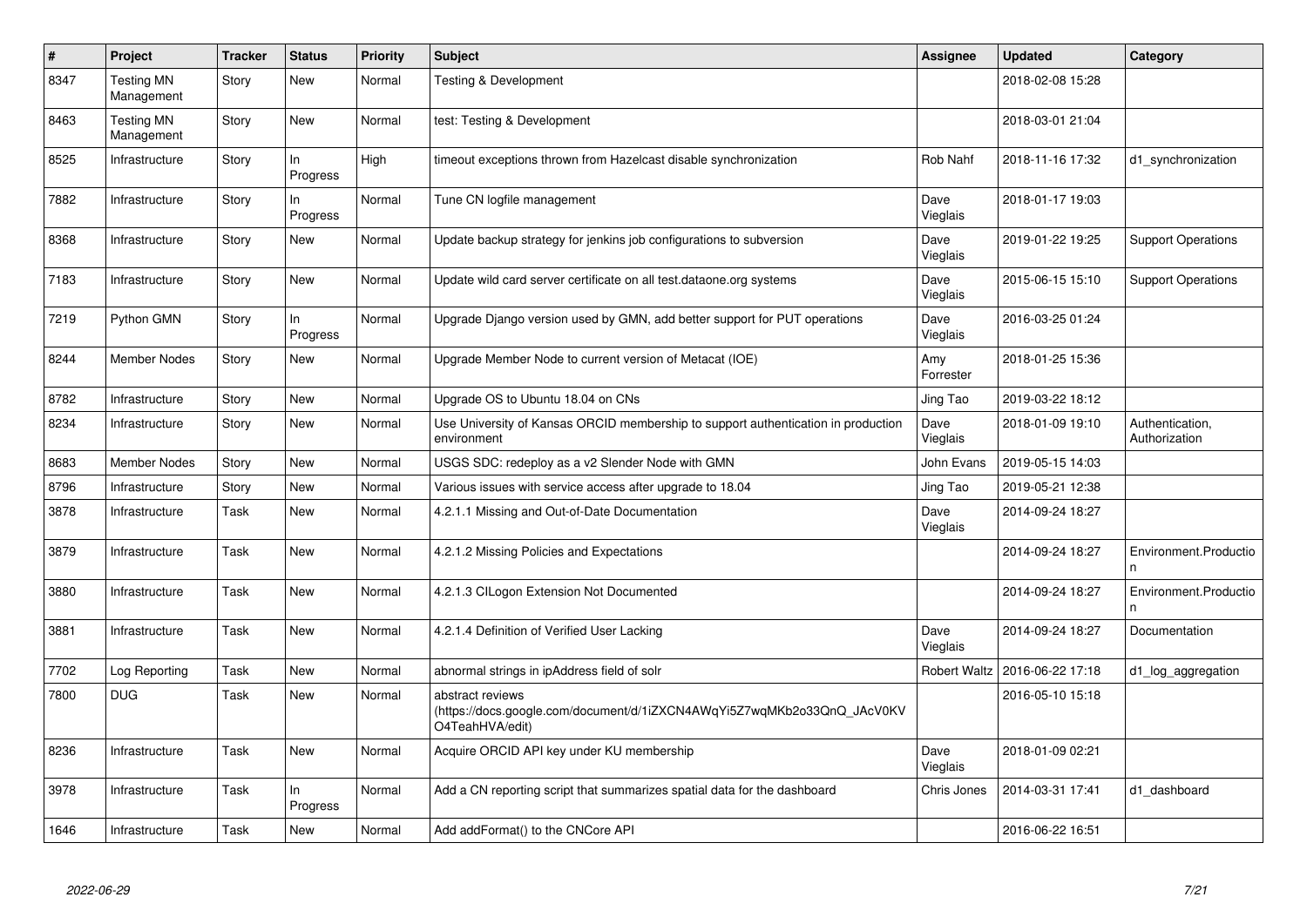| $\#$ | Project                 | <b>Tracker</b> | <b>Status</b>  | <b>Priority</b> | <b>Subject</b>                                                                           | Assignee                 | <b>Updated</b>   | Category                  |
|------|-------------------------|----------------|----------------|-----------------|------------------------------------------------------------------------------------------|--------------------------|------------------|---------------------------|
| 3768 | Infrastructure          | Task           | New            | Normal          | Add canonical DataONE description paper to citing DataONE web-page                       | Amber<br><b>Budden</b>   | 2013-05-16 22:20 | Community<br>Engagement   |
| 2344 | Infrastructure          | Task           | New            | Normal          | Add category for Ben's style sheets in Redmine                                           | Dave<br>Vieglais         | 2012-02-15 17:45 | <b>Support Operations</b> |
| 7256 | <b>Python Libraries</b> | Task           | <b>New</b>     | Normal          | add cnclient.synchronize method                                                          | Roger Dahl               | 2016-04-21 22:37 |                           |
| 3166 | Infrastructure          | Task           | <b>New</b>     | Normal          | Add d1_common_java and d1_libclient_java and their depency jar                           |                          | 2012-08-31 17:15 |                           |
| 3171 | Infrastructure          | Task           | New            | Normal          | Add d1_common_java d1_libclient_java and their dependency jar files to the morpho<br>lib |                          | 2012-08-31 17:27 |                           |
| 7181 | <b>Python Libraries</b> | Task           | In<br>Progress | Normal          | add d1_libclient_python implementation                                                   | Dave<br>Vieglais         | 2016-04-21 22:37 | d1_libclient_python       |
| 8587 | <b>Member Nodes</b>     | Task           | <b>New</b>     | Normal          | Add DataONE Logo to SanParks website                                                     | Jing Tao                 | 2018-05-09 21:19 |                           |
| 1159 | Infrastructure          | Task           | In<br>Progress | Normal          | Add description of Group creation and management to design specs.                        | Matthew<br>Jones         | 2014-10-01 20:47 |                           |
| 3807 | Infrastructure          | Task           | New            | Normal          | Add documentation for Types.QueryEngineDescription                                       | Dave<br>Vieglais         | 2014-10-02 17:21 | Documentation             |
| 8754 | Infrastructure          | Task           | New            | Normal          | Add EML 2.2 to CN formats list                                                           | <b>Bryce</b><br>Mecum    | 2018-12-19 00:54 |                           |
| 1585 | Infrastructure          | Task           | <b>New</b>     | Low             | add exec-maven-plugin to trigger python integration tests at verify phase.               | <b>Rob Nahf</b>          | 2012-10-16 21:32 |                           |
| 4102 | Infrastructure          | Task           | New            | Normal          | Add expiration policy for CNCore.reserveldentifier()                                     | Dave<br>Vieglais         | 2014-10-02 17:21 | Documentation             |
| 8529 | DataONE API             | Task           | <b>New</b>     | Normal          | Add field to Solr index that includes the obsolescence chain                             |                          | 2018-04-10 05:21 |                           |
| 8804 | Infrastructure          | Task           | New            | Normal          | Add Idap backup config to cn os-core                                                     | Dave<br>Vieglais         | 2019-05-21 12:32 | dataone-cn-os-core        |
| 7765 | Python GMN              | Task           | New            | Normal          | Add "logrotate" capability as part of the GMN deployment                                 | Roger Dahl               | 2016-05-04 02:38 |                           |
| 8528 | DataONE API             | Task           | <b>New</b>     | Normal          | Add MNRead.getVersions, CNRead.getVersions                                               |                          | 2018-04-03 19:26 |                           |
| 7537 | Infrastructure          | Task           | <b>New</b>     | Normal          | add nodelist refreshes to NodeLocator classes                                            | Rob Nahf                 | 2015-12-10 16:59 | d1_libclient_java         |
| 3721 | Java Client             | Task           | In<br>Progress | Normal          | add resource map validation routine to libclient_java                                    | Rob Nahf                 | 2015-02-11 20:42 | d1 libclient java         |
| 3357 | Infrastructure          | Task           | <b>New</b>     | Normal          | Address ISet iterator bug that only iterates over a subset of the ISet                   | <b>Ben</b><br>Leinfelder | 2012-12-12 16:54 | Metacat                   |
| 2492 | Infrastructure          | Task           | New            | Normal          | Add status page for given {pid}                                                          | Ben<br>Leinfelder        | 2012-03-15 02:02 | d1 monitor                |
| 8753 | Infrastructure          | Task           | New            | Normal          | Add support for EML 2.2 (indexing, view)                                                 | <b>Bryce</b><br>Mecum    | 2018-12-19 00:54 |                           |
| 7137 | Python GMN              | Task           | Testing        | Normal          | Add support for V2 urls                                                                  | Dave<br>Vieglais         | 2016-03-25 01:27 |                           |
| 3466 | Infrastructure          | Task           | New            | Normal          | Add synthetic key to systemMetadata table                                                | Ben<br>Leinfelder        | 2013-01-08 18:30 |                           |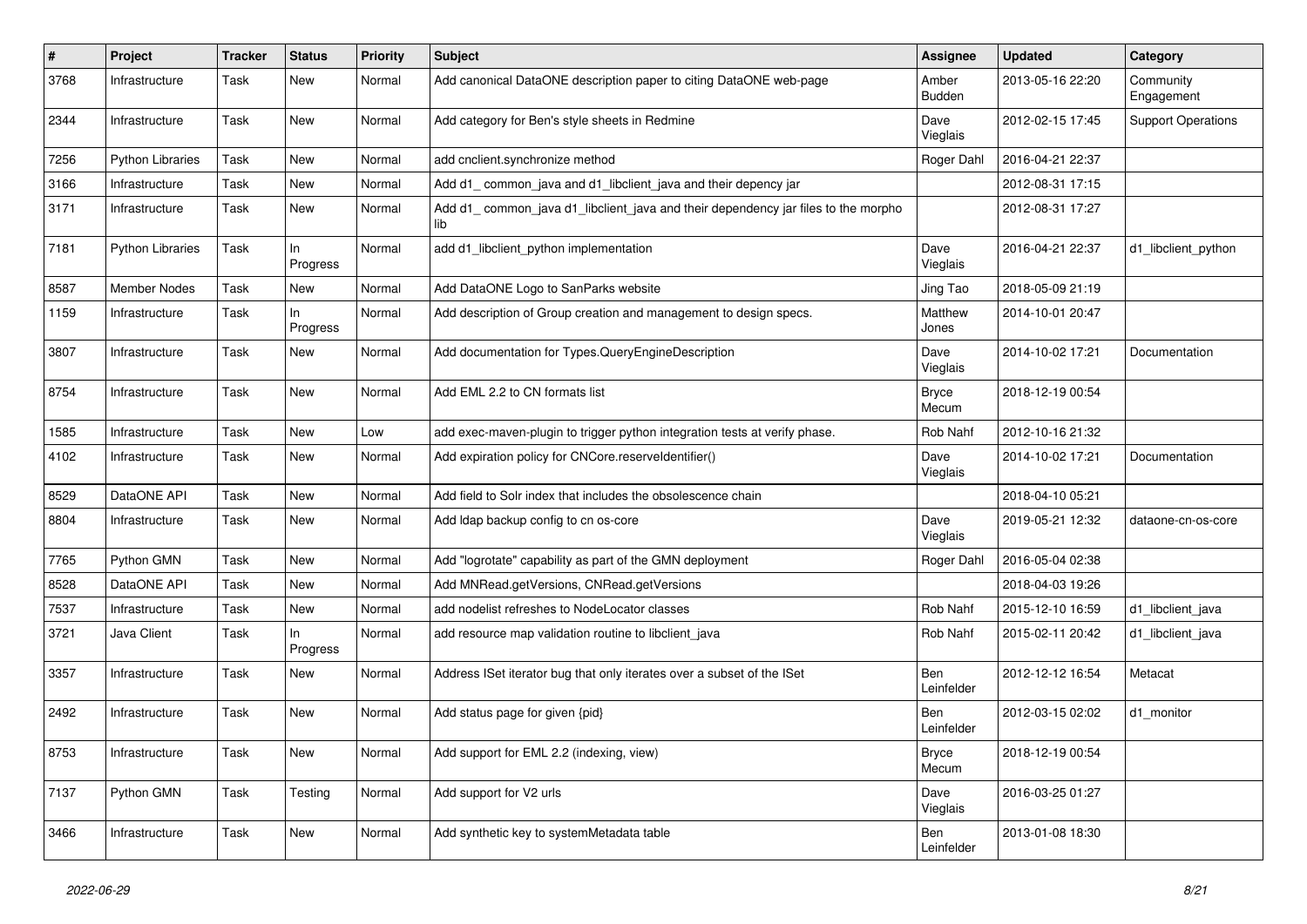| $\sharp$ | Project                 | <b>Tracker</b> | <b>Status</b>  | <b>Priority</b> | <b>Subject</b>                                                                                             | <b>Assignee</b>  | <b>Updated</b>   | Category            |
|----------|-------------------------|----------------|----------------|-----------------|------------------------------------------------------------------------------------------------------------|------------------|------------------|---------------------|
| 4059     | Infrastructure          | Task           | <b>New</b>     | Normal          | Add test to verify node is reporting correct nodeld in log records                                         | <b>Rob Nahf</b>  | 2013-10-07 19:10 |                     |
| 8362     | Infrastructure          | Task           | <b>New</b>     | Normal          | Add the indication that the cn account list is sliced                                                      |                  | 2018-02-12 17:48 |                     |
| 7427     | <b>Python Libraries</b> | Task           | <b>New</b>     | Normal          | adjust API signatures in python libraries                                                                  | Dave<br>Vieglais | 2016-03-25 01:11 | d1 libclient python |
| 8205     | Infrastructure          | Task           | <b>New</b>     | Normal          | Adjust memory allocation to Tomcat7 on CNs                                                                 |                  | 2017-10-24 15:33 |                     |
| 8747     | Infrastructure          | Task           | <b>New</b>     | Normal          | Adjust package configuration to persist changes between updates                                            | Dave<br>Vieglais | 2018-11-16 17:32 |                     |
| 8809     | <b>CN REST</b>          | Task           | <b>New</b>     | Normal          | Adjust portal properties for certificate configuration                                                     |                  | 2019-05-21 12:57 |                     |
| 4675     | Infrastructure          | Task           | <b>New</b>     | Normal          | Administratively delete those pids with the white spaces                                                   |                  | 2014-09-24 18:09 |                     |
| 1527     | Infrastructure          | Task           | <b>New</b>     | Normal          | Allow AccessPolicy to be set for groups                                                                    | Matthew<br>Jones | 2014-10-01 20:47 |                     |
| 3076     | Infrastructure          | Task           | <b>New</b>     | Normal          | Allow user to specify Morpho storage directory                                                             |                  | 2013-03-02 05:29 | Morpho              |
| 4666     | Java Client             | Task           | <b>New</b>     | Normal          | All types have the same serialVersionUID (10000000)                                                        |                  | 2015-02-11 20:08 |                     |
| 7750     | CN REST                 | Task           | <b>New</b>     | Normal          | apply business rules on the CN that Subject strings will be stripped of leading and<br>trailing whitespace |                  | 2016-04-26 17:30 |                     |
| 4053     | Infrastructure          | Task           | In<br>Progress | Normal          | Architect OPeNDAP MN                                                                                       | Dave<br>Vieglais | 2013-10-06 20:11 | mn.OPeNDAP          |
| 6754     | Infrastructure          | Task           | New            | Normal          | Architecture API loose ends                                                                                | Dave<br>Vieglais | 2015-01-13 18:54 | Architecture Design |
| 7929     | Member Nodes            | Task           | In<br>Progress | Normal          | Archive content for SEAD                                                                                   |                  | 2016-11-09 17:11 |                     |
| 3518     | Member Nodes            | Task           | <b>New</b>     | Normal          | Arctos: New MN discussion                                                                                  | Dave<br>Vieglais | 2013-01-25 18:27 |                     |
| 8590     | <b>Member Nodes</b>     | Task           | <b>New</b>     | Normal          | <b>ARM: Requirements Analysis</b>                                                                          |                  | 2018-05-10 20:50 |                     |
| 8235     | Infrastructure          | Task           | <b>New</b>     | Normal          | Arrange with KU library to make use of ORCID membership to support DataONE<br>authentication               | Dave<br>Vieglais | 2018-01-09 02:01 |                     |
| 7525     | <b>DUG</b>              | Task           | <b>New</b>     | Normal          | assessment effort update                                                                                   |                  | 2015-12-07 22:25 |                     |
| 8739     | Infrastructure          | Task           | In<br>Progress | Normal          | Attempting to set ulimit results in error on UCSB systems                                                  | Jing Tao         | 2018-11-08 15:10 | d1 process daemon   |
| 2464     | Infrastructure          | Task           | <b>New</b>     | Normal          | Authentication - no space after comma in subjects                                                          | Dave<br>Vieglais | 2014-10-02 17:21 | Documentation       |
| 2466     | Infrastructure          | Task           | <b>New</b>     | Normal          | Authentication - Remove references to Principal                                                            | Dave<br>Vieglais | 2014-10-02 17:21 | Documentation       |
| 2465     | Infrastructure          | Task           | <b>New</b>     | Normal          | Authentication - Remove TODO about selecting format for principal name                                     | Dave<br>Vieglais | 2014-10-02 17:21 | Documentation       |
| 8614     | Member Nodes            | Task           | <b>New</b>     | Normal          | BCO-DMO: testing the member node                                                                           | Matthew<br>Jones | 2018-06-13 15:48 |                     |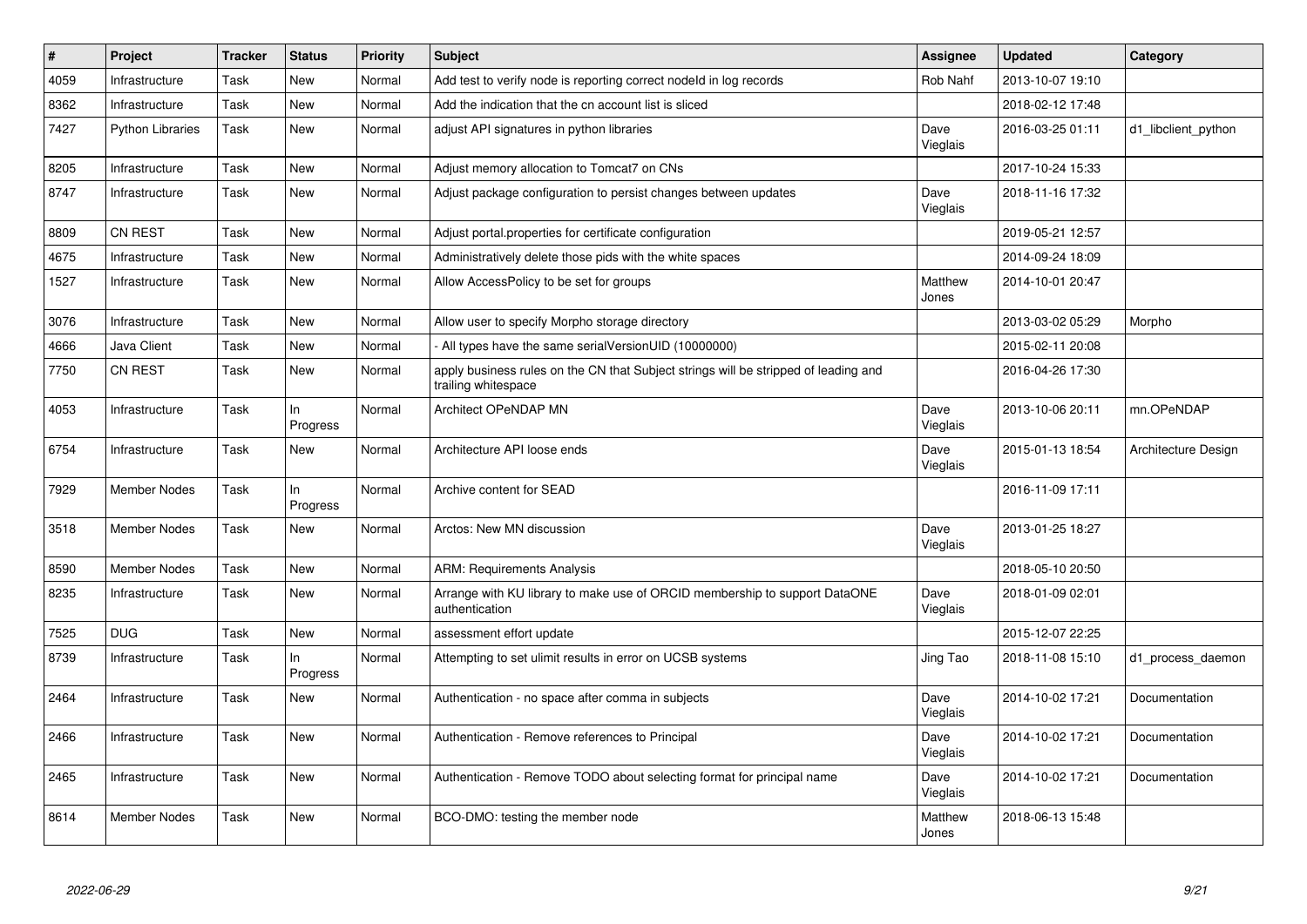| #    | Project             | Tracker | <b>Status</b>  | <b>Priority</b> | Subject                                                                                           | <b>Assignee</b>  | <b>Updated</b>   | Category              |
|------|---------------------|---------|----------------|-----------------|---------------------------------------------------------------------------------------------------|------------------|------------------|-----------------------|
| 8522 | <b>Member Nodes</b> | Task    | In<br>Progress | Normal          | <b>CAFF: MN Communications</b>                                                                    | Amy<br>Forrester | 2018-04-11 14:48 |                       |
| 8523 | Member Nodes        | Task    | In<br>Progress | Normal          | CAFF: Technical Requirements & Design Planning                                                    | Amy<br>Forrester | 2018-06-14 14:21 |                       |
| 3080 | Infrastructure      | Task    | <b>New</b>     | Normal          | Calling Dataone client library in morpho                                                          |                  | 2013-03-02 05:28 |                       |
| 3895 | Infrastructure      | Task    | New            | Normal          | Can we add bugs to a task in a story?                                                             |                  | 2014-09-24 18:27 |                       |
| 8672 | <b>Member Nodes</b> | Task    | New            | Normal          | CDL - upgrade GMN 2.4.0 to 3.0.4                                                                  | Roger Dahl       | 2018-08-23 17:13 |                       |
| 7046 | Member Nodes        | Task    | New            | High            | Certificate DC=org,DC=dataone,CN=osu.piscoweb.org expires in Prod environment                     | Laura<br>Moyers  | 2015-04-20 16:54 |                       |
| 7926 | <b>DUG</b>          | Task    | <b>New</b>     | Normal          | Certification and standards for data repositories (e.g. ISO 17421:2012, Data Seal of<br>Approval) |                  | 2016-11-08 22:00 |                       |
| 5136 | Infrastructure      | Task    | New            | Normal          | Change DNS seetings on all DataONE VMs                                                            | Chris Jones      | 2014-05-08 03:16 | Environment.Productio |
| 2286 | Infrastructure      | Task    | <b>New</b>     | Low             | Change Exceptions.InvalidToken to Exceptions.InvalidSession                                       | Dave<br>Vieglais | 2014-10-02 17:21 | Documentation         |
| 3063 | Infrastructure      | Task    | <b>New</b>     | Normal          | Change Mutability of Metadata documentation                                                       | Dave<br>Vieglais | 2014-09-24 18:27 | Documentation         |
| 4722 | Infrastructure      | Task    | New            | Normal          | Clarify permissions for CN                                                                        | Dave<br>Vieglais | 2014-10-02 17:21 |                       |
| 1481 | Infrastructure      | Task    | New            | Normal          | Clarify spec that groups can own objects                                                          | Matthew<br>Jones | 2014-10-01 20:47 |                       |
| 1485 | Infrastructure      | Task    | New            | Normal          | Clean up authn requirements listing                                                               | Matthew<br>Jones | 2014-10-01 20:47 |                       |
| 6168 | Infrastructure      | Task    | <b>New</b>     | Normal          | CNAuthorization.setRightsHolder() returns 500 ServiceFailure                                      | Chris Jones      | 2014-08-29 16:01 | d1 cn service         |
| 2342 | Infrastructure      | Task    | New            | Normal          | CNCore.reserveldentifier() - Update REST description                                              | Dave<br>Vieglais | 2014-10-02 17:21 | Documentation         |
| 6250 | Infrastructure      | Task    | New            | Normal          | CN methods return 500 ServiceFailure when called with bogus test data and without<br>certificates | Chris Jones      | 2014-08-29 18:59 | d1 cn service         |
| 7884 | Infrastructure      | Task    | New            | Normal          | CN portal log is misconfigured                                                                    | Rob Nahf         | 2016-09-09 20:18 | d1_portal_servlet     |
| 3419 | Infrastructure      | Task    | In<br>Progress | Normal          | CNRead.describe() does not return Content-Length header                                           | Chris Jones      | 2013-02-21 18:41 | Metacat               |
| 6166 | Infrastructure      | Task    | <b>New</b>     | Normal          | CNRead.getChecksum() returns Content-Type of text/csv while it should be an xml<br>type           | Chris Jones      | 2014-08-29 15:04 | d1_cn_service         |
| 3314 | Infrastructure      | Task    | New            | Normal          | CNRead.getQueryEngineDescription() - REST URL                                                     | Dave<br>Vieglais | 2014-10-02 17:21 | Documentation         |
| 3315 | Infrastructure      | Task    | New            | Normal          | CNRead.query() - POST in addition to GET                                                          | Dave<br>Vieglais | 2014-10-02 17:21 | Documentation         |
| 2394 | Infrastructure      | Task    | New            | Normal          | CNRead.search() - solr / SOLR                                                                     | Dave<br>Vieglais | 2014-10-02 17:21 | Documentation         |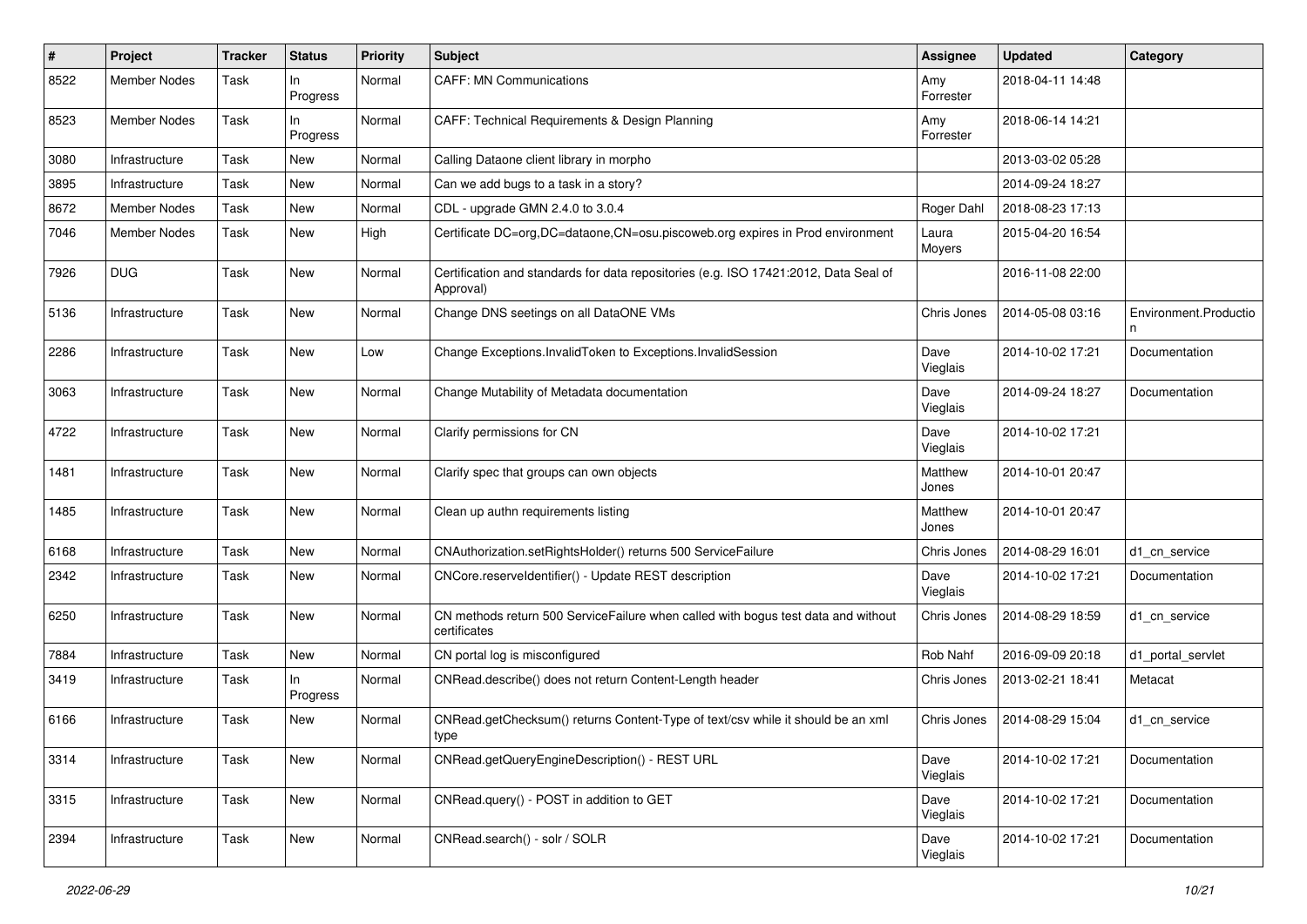| $\#$ | Project             | <b>Tracker</b> | <b>Status</b>  | Priority | <b>Subject</b>                                                                     | <b>Assignee</b>          | <b>Updated</b>   | Category                   |
|------|---------------------|----------------|----------------|----------|------------------------------------------------------------------------------------|--------------------------|------------------|----------------------------|
| 2131 | Infrastructure      | Task           | <b>New</b>     | Normal   | CNRegister.updateNodeCapabilities() - nodeid -> nodeld                             | Dave<br>Vieglais         | 2014-10-02 17:21 |                            |
| 2054 | Infrastructure      | Task           | New            | Normal   | CNReplication.setReplicationPolicy(), updateReplicationMetadata()                  | Dave<br>Vieglais         | 2014-10-02 17:21 | Documentation              |
| 2053 | Infrastructure      | Task           | <b>New</b>     | Normal   | CNReplication.setReplicationStatus() - Add info about serialVersion                |                          | 2014-10-02 17:21 |                            |
| 2475 | Infrastructure      | Task           | New            | Normal   | CNReplication.setReplicationStatus() - How to represent null                       | Dave<br>Vieglais         | 2014-10-02 17:21 | Documentation              |
| 6706 | Infrastructure      | Task           | <b>New</b>     | Normal   | CN-SANDBOX initiated synchronization with mnTestLTER before node was<br>"approved" | <b>Robert Waltz</b>      | 2015-10-09 17:38 | Environment.Sandbox        |
| 7958 | Infrastructure      | Task           | ln<br>Progress | Normal   | CN sometimes sends invalid submitSynchronizationFailed document to MN              | Rob Nahf                 | 2017-01-04 17:23 | d1_synchronization         |
| 8151 | Infrastructure      | Task           | <b>New</b>     | Normal   | CNs should verify that the authoritativeMN listed in SystemMetadata is a valid MN  | Jing Tao                 | 2017-07-19 21:32 |                            |
| 3612 | Infrastructure      | Task           | <b>New</b>     | Normal   | CN SystemMetadata has incomplete obsoletedBy information                           | <b>Ben</b><br>Leinfelder | 2013-03-08 17:43 | Environment.Productio<br>n |
| 6378 | Infrastructure      | Task           | Testing        | Normal   | code up the new strategy                                                           | <b>Rob Nahf</b>          | 2016-06-22 16:53 | d1 replication             |
| 3411 | <b>Member Nodes</b> | Task           | New            | Normal   | Collate documents of relevance to MN deployment and operation                      | Dave<br>Vieglais         | 2012-12-01 18:33 |                            |
| 3204 | <b>Member Nodes</b> | Task           | <b>New</b>     | Normal   | Collate MN metadata for review                                                     | Mike Frame               | 2015-12-03 19:36 |                            |
| 3208 | <b>Member Nodes</b> | Task           | <b>New</b>     | Normal   | Collate node application metadata for the BIOTA - FAPESP MN                        | Matthew<br>Jones         | 2015-12-03 19:36 |                            |
| 3210 | <b>Member Nodes</b> | Task           | <b>New</b>     | Normal   | Collect application metadata for the AKN member node                               | Ben<br>Leinfelder        | 2013-01-08 19:23 |                            |
| 3212 | <b>Member Nodes</b> | Task           | New            | Normal   | Collect metadata for the Taiwan TERN member node                                   | Matthew<br>Jones         | 2014-02-20 21:58 |                            |
| 1339 | Infrastructure      | Task           | <b>New</b>     | Normal   | 'common" -> "base" or "foundation"                                                 |                          | 2011-02-09 23:19 |                            |
| 3974 | Infrastructure      | Task           | New            | Normal   | Complete agenda for meeting                                                        | Dave<br>Vieglais         | 2013-09-11 20:59 |                            |
| 1467 | Infrastructure      | Task           | In<br>Progress | Normal   | Complete d1 schema changes for Authz and Authn.                                    | Matthew<br>Jones         | 2014-10-01 20:47 | Documentation              |
| 1334 | Infrastructure      | Task           | <b>New</b>     | Normal   | Completely remove detailCode                                                       |                          | 2011-02-09 22:51 |                            |
| 1890 | Infrastructure      | Task           | <b>New</b>     | Normal   | Comply with Maven Central requirements for publishing artifacts                    | Matthew<br>Jones         | 2011-10-27 21:39 |                            |
| 1521 | Infrastructure      | Task           | <b>New</b>     | Normal   | <b>Compressed Response</b>                                                         |                          | 2011-05-04 14:35 |                            |
| 8777 | <b>CN REST</b>      | Task           | <b>New</b>     | Normal   | Configure CN to audit objects greater than 1GB                                     | Chris Jones              | 2019-03-13 20:50 | d1 replication auditor     |
| 1225 | Infrastructure      | Task           | <b>New</b>     | Normal   | Configure Hudson Metacat build                                                     |                          | 2011-01-13 14:41 | Metacat                    |
| 1227 | Infrastructure      | Task           | <b>New</b>     | Normal   | configure Hudson to build Mercury for deployment to a CN                           | Dave<br>Vieglais         | 2011-01-13 15:16 | d1 mercury                 |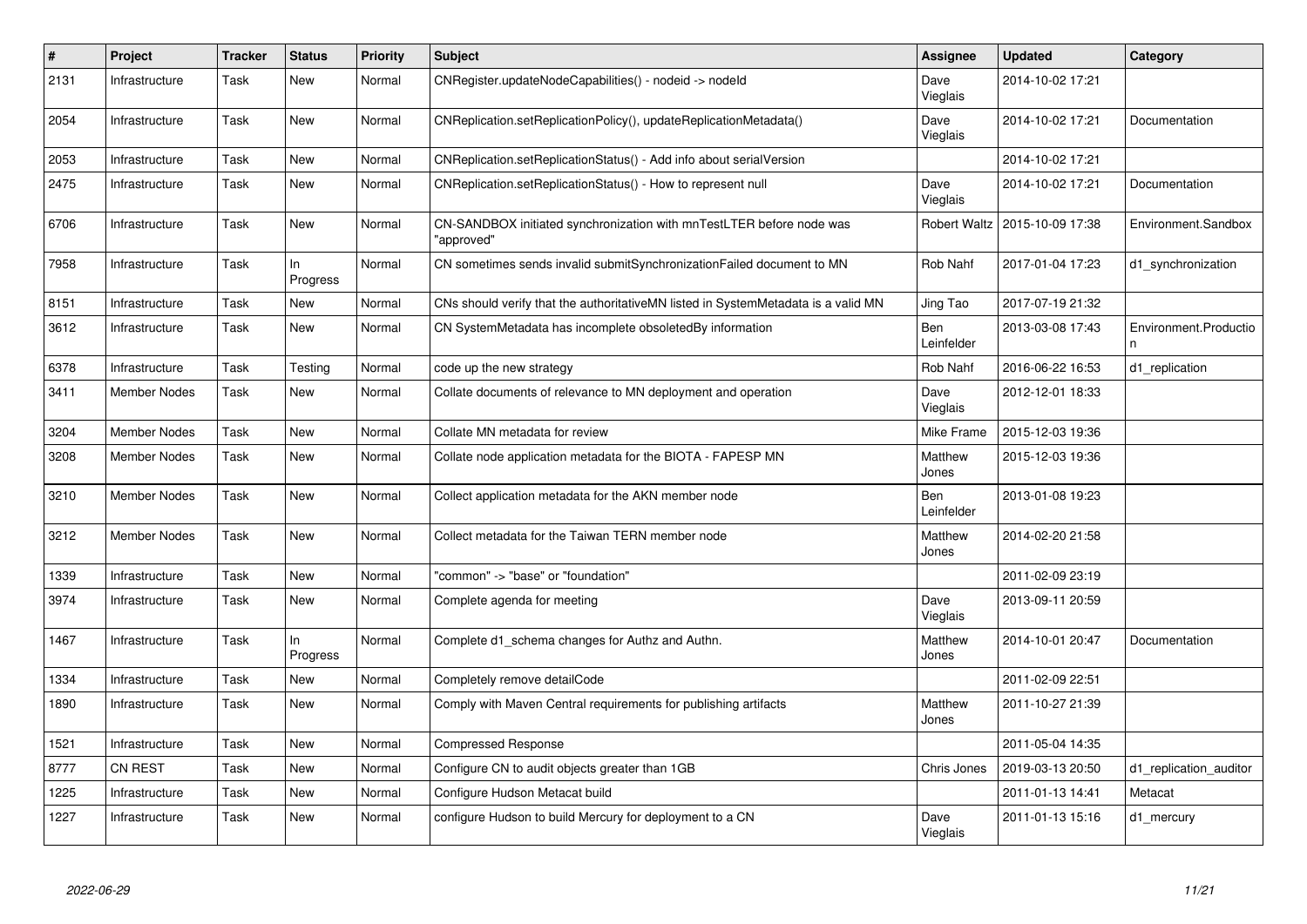| $\#$ | Project             | <b>Tracker</b> | <b>Status</b>     | <b>Priority</b> | <b>Subject</b>                                                                 | <b>Assignee</b>          | <b>Updated</b>   | Category                         |
|------|---------------------|----------------|-------------------|-----------------|--------------------------------------------------------------------------------|--------------------------|------------------|----------------------------------|
| 3313 | Infrastructure      | Task           | New               | Normal          | Configure indexer to handle inline eml data                                    | Skye<br>Roseboom         | 2012-10-08 21:01 | d1_indexer                       |
| 6565 | Infrastructure      | Task           | <b>New</b>        | Normal          | Configure Jenkins jobs for ezid (ezid-client)                                  | <b>Rob Nahf</b>          | 2014-12-15 18:36 |                                  |
| 7890 | Infrastructure      | Task           | In<br>Progress    | Normal          | configure jenkins-ucsb-1 apache server to host ubuntu repositories             | Rob Nahf                 | 2017-04-19 19:12 |                                  |
| 6569 | Infrastructure      | Task           | <b>New</b>        | Normal          | configure jobs for tag 1.0.1, 1.0.0 and 0.9.0                                  | <b>Rob Nahf</b>          | 2014-11-14 17:56 |                                  |
| 8237 | Infrastructure      | Task           | <b>New</b>        | Normal          | Configure production environment to use new API key under KU ORCID membership  | Dave<br>Vieglais         | 2018-01-09 02:21 | Authentication,<br>Authorization |
| 8817 | Infrastructure      | Task           | <b>New</b>        | Normal          | Configure sitemaps on the CN                                                   | Jing Tao                 | 2020-03-12 18:30 |                                  |
| 3577 | Infrastructure      | Task           | New               | Normal          | Confusing message about "Ignored Tests present".                               | Rob Nahf                 | 2013-02-14 22:36 | <b>MNWebChecker</b>              |
| 8070 | Infrastructure      | Task           | New               | Normal          | Consolidate the index application-context files                                | Jing Tao                 | 2017-04-13 12:51 |                                  |
| 3537 | <b>Member Nodes</b> | Task           | New               | Normal          | Contact followup on Citsci.org MN prospect                                     | Laura<br>Moyers          | 2014-03-28 18:03 |                                  |
| 3216 | <b>Member Nodes</b> | Task           | New               | Normal          | Contact GEO BON for possible MN                                                | Matthew<br>Jones         | 2012-09-05 03:29 |                                  |
| 3220 | <b>Member Nodes</b> | Task           | $\ln$<br>Progress | Normal          | contact iEcolab to determine possible MN role                                  | <b>Ben</b><br>Leinfelder | 2013-10-01 17:53 |                                  |
| 5455 | <b>Member Nodes</b> | Task           | ln<br>Progress    | Normal          | Contact Line Pouchard to re-open discussion about PURL as a potential MN       | <b>Bruce</b><br>Wilson   | 2015-11-19 19:17 |                                  |
| 3535 | <b>Member Nodes</b> | Task           | <b>New</b>        | Normal          | Contact LITS prospect MN to scope out prospects                                | Matthew<br>Jones         | 2013-01-30 21:15 |                                  |
| 7641 | Infrastructure      | Task           | New               | Normal          | contact ONEShare                                                               | Laura<br>Moyers          | 2016-02-12 16:40 | Environment.Productio<br>n       |
| 3177 | <b>Member Nodes</b> | Task           | <b>New</b>        | Normal          | Contact operators                                                              | Matthew<br>Jones         | 2012-09-05 01:46 |                                  |
| 7612 | Infrastructure      | Task           | $\ln$<br>Progress | Normal          | <b>Contact ORNLDAAC</b>                                                        | Laura<br>Moyers          | 2016-02-11 18:02 | Environment.Productio<br>n       |
| 3181 | <b>Member Nodes</b> | Task           | New               | Normal          | Contact PFRP as potential MN                                                   | Matthew<br>Jones         | 2013-01-30 21:00 |                                  |
| 2956 | Infrastructure      | Task           | In<br>Progress    | Normal          | content-checking tests for MNs entering an environment                         | Rob Nahf                 | 2014-10-01 22:04 | d1 integration                   |
| 4045 | <b>Member Nodes</b> | Task           | ln<br>Progress    | Normal          | Conversation with Laura/Mike re USGS ScienceBase planning                      | Laura<br>Moyers          | 2014-05-30 19:45 |                                  |
| 2343 | Infrastructure      | Task           | <b>New</b>        | Normal          | Convert style sheets to separate product                                       | Ben<br>Leinfelder        | 2012-02-15 17:43 |                                  |
| 4068 | <b>Member Nodes</b> | Task           | New               | Normal          | Coordinate discussions for biodiversity data in DataONE with TDWG participants | Dave<br>Vieglais         | 2016-06-17 19:31 |                                  |
| 1552 | Java Client         | Task           | <b>New</b>        | Normal          | Copy TestSimpleMultipartEntity from d1_common_java to d1_integration           | Rob Nahf                 | 2015-02-11 19:49 |                                  |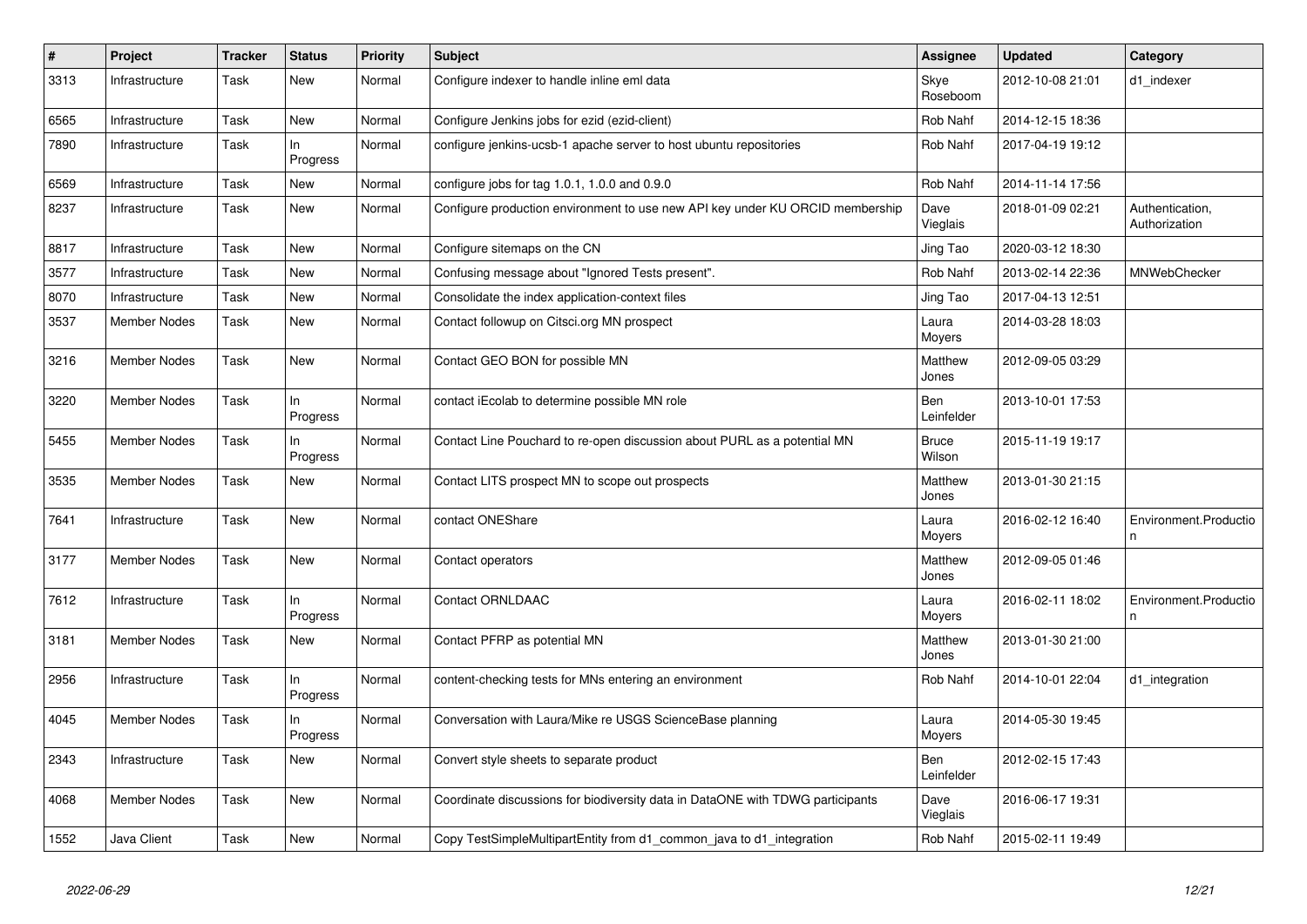| $\#$ | Project             | <b>Tracker</b> | <b>Status</b>     | <b>Priority</b> | Subject                                                                       | <b>Assignee</b>   | <b>Updated</b>   | Category                         |
|------|---------------------|----------------|-------------------|-----------------|-------------------------------------------------------------------------------|-------------------|------------------|----------------------------------|
| 7505 | <b>Member Nodes</b> | Task           | In<br>Progress    | Normal          | Correct generous access policies                                              | Roger Dahl        | 2018-07-02 20:39 |                                  |
| 6748 | Java Client         | Task           | New               | Normal          | Create a factory / builder class for converting versioned types.              |                   | 2015-02-11 19:47 |                                  |
| 7184 | Infrastructure      | Task           | New               | Normal          | Create an Ansible script that can replace a server certificate                | Nick Outin        | 2015-06-15 15:10 | <b>Support Operations</b>        |
| 7103 | <b>Member Nodes</b> | Task           | New               | Normal          | Create a new test certificate for mnStagePISCO                                | Dave<br>Vieglais  | 2015-05-14 18:29 |                                  |
| 4704 | Infrastructure      | Task           | New               | Normal          | Create a view of MN holdings from a CN perspective                            | Dave<br>Vieglais  | 2014-04-09 15:33 |                                  |
| 3488 | Infrastructure      | Task           | New               | Normal          | Create custom merge policy to support managing data/information inconsistency | Chris Jones       | 2014-03-14 17:27 | Metacat                          |
| 2545 | Infrastructure      | Task           | <b>New</b>        | Normal          | create d1_integration tests using for MN.generateIdentifier                   | Rob Nahf          | 2014-10-02 17:54 | d1_integration                   |
| 2664 | Infrastructure      | Task           | New               | Normal          | Create documentation for how transitivity is enacted for authorization        | Matthew<br>Jones  | 2014-10-01 20:47 | Authentication,<br>Authorization |
| 7533 | <b>DUG</b>          | Task           | <b>New</b>        | Normal          | Create DUG 2016 Meeting page                                                  |                   | 2015-12-08 21:44 |                                  |
| 8792 | Infrastructure      | Task           | <b>New</b>        | Normal          | Create landing page for redirection from ONEMercury                           |                   | 2019-05-01 14:03 |                                  |
| 1554 | Java Client         | Task           | New               | Normal          | Create MockHttpClient for testing in d1_common_java                           | Rob Nahf          | 2015-02-11 19:49 | d1_common_java                   |
| 7138 | Python GMN          | Task           | Testing           | Normal          | Create new view functions                                                     | Dave<br>Vieglais  | 2016-03-25 01:27 |                                  |
| 1494 | Infrastructure      | Task           | <b>New</b>        | Normal          | Create sequence diagrams for Authentication services.                         | Matthew<br>Jones  | 2014-10-01 20:47 |                                  |
| 7102 | <b>Member Nodes</b> | Task           | In<br>Progress    | Normal          | Create test server certificate for test.piscoweb.org                          | Dave<br>Vieglais  | 2015-05-14 18:28 |                                  |
| 3046 | Infrastructure      | Task           | In<br>Progress    | Normal          | Create utility to update ORE maps with invalid date formats                   | Ben<br>Leinfelder | 2012-08-14 23:41 |                                  |
| 8646 | Member Nodes        | Task           | New               | Normal          | (cyverse) Formal Announcement                                                 |                   | 2018-07-19 18:31 |                                  |
| 8643 | Member Nodes        | Task           | New               | Normal          | (Cyverse) Implement in Production Environment                                 |                   | 2018-07-05 14:25 |                                  |
| 8645 | Member Nodes        | Task           | New               | Normal          | (Cyverse) Mutual acceptance                                                   | Amy<br>Forrester  | 2018-07-05 14:26 |                                  |
| 8644 | <b>Member Nodes</b> | Task           | New               | Normal          | (Cyverse) Register in Production                                              |                   | 2018-07-05 14:25 |                                  |
| 6034 | Infrastructure      | Task           | $\ln$<br>Progress | Normal          | d1_client_cli CCl 2.0 support                                                 | Roger Dahl        | 2014-08-11 16:23 | d1 client cli                    |
| 6026 | Infrastructure      | Task           | In<br>Progress    | Normal          | d1_common CCI 2.0 support                                                     | Roger Dahl        | 2014-08-01 15:49 | d1_common_python                 |
| 6033 | Infrastructure      | Task           | In<br>Progress    | Normal          | d1 libclient python CCI 2.0 support                                           | Roger Dahl        | 2014-08-11 16:22 | d1_libclient_python              |
| 8635 | Member Nodes        | Task           | New               | Normal          | DAAC: Develop or Implement MN Software                                        |                   | 2018-07-02 15:00 |                                  |
| 8633 | Member Nodes        | Task           | In<br>Progress    | Normal          | DAAC: Re-Training & Re-Deployment Planning                                    | Amy<br>Forrester  | 2018-07-02 14:53 |                                  |
| 8636 | Member Nodes        | Task           | New               | Normal          | DAAC: Test Registration                                                       |                   | 2018-07-02 14:58 |                                  |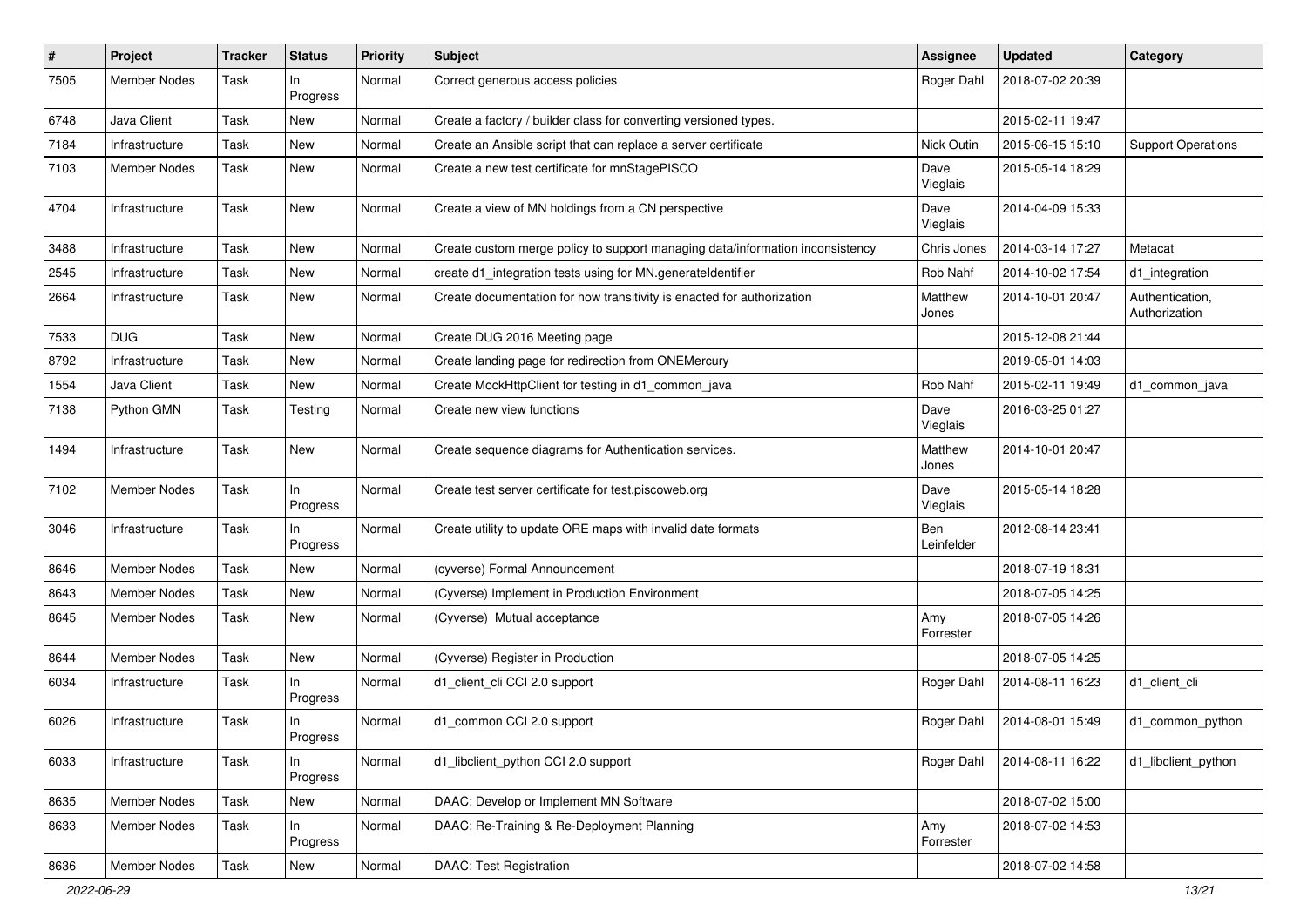| #    | Project             | Tracker | <b>Status</b>  | <b>Priority</b> | Subject                                                                                      | <b>Assignee</b>      | <b>Updated</b>   | Category            |
|------|---------------------|---------|----------------|-----------------|----------------------------------------------------------------------------------------------|----------------------|------------------|---------------------|
| 7925 | <b>DUG</b>          | Task    | <b>New</b>     | Normal          | Data Center certification                                                                    |                      | 2016-11-08 21:33 |                     |
| 7922 | Infrastructure      | Task    | <b>New</b>     | Normal          | DataONE Accessibility                                                                        | Isis Serna           | 2016-10-31 23:05 |                     |
| 7862 | <b>DUG</b>          | Task    | New            | Normal          | DataONE DUG page may need updating<br>(https://www.dataone.org/dataone-users-group)          |                      | 2016-08-08 15:00 |                     |
| 7909 | <b>DUG</b>          | Task    | <b>New</b>     | Normal          | DataONE update audio/visual equipment for remote link                                        |                      | 2016-10-11 20:49 |                     |
| 6483 | Infrastructure      | Task    | New            | Normal          | DataONE xsede VM at ORC                                                                      | Michael<br>Campfield | 2014-10-24 10:54 |                     |
| 1484 | Infrastructure      | Task    | New            | Normal          | Decide on format for Principals                                                              | Matthew<br>Jones     | 2014-10-01 20:47 |                     |
| 3643 | Infrastructure      | Task    | <b>New</b>     | Normal          | Decide on future of stage-2 environment                                                      | <b>Robert Waltz</b>  | 2015-01-14 00:41 |                     |
| 2660 | Infrastructure      | Task    | New            | Normal          | Deciding on a key size for D1 certs                                                          | Dave<br>Vieglais     | 2014-10-02 17:21 | Documentation       |
| 1471 | Infrastructure      | Task    | New            | Normal          | Define implicit curator role at Member Nodes.                                                | Matthew<br>Jones     | 2014-10-01 20:47 |                     |
| 8514 | Infrastructure      | Task    | New            | Normal          | deploy new Metacat / synchronization slows down because of increased cn.create<br>times      | Rob Nahf             | 2018-03-22 17:07 | d1_synchronization  |
| 4661 | Java Client         | Task    | New            | Normal          | Deprecated methods give no indication of the (Java) version in which they will be<br>removed |                      | 2015-02-11 20:08 |                     |
| 7571 | CN REST             | Task    | <b>New</b>     | Normal          | Description for error code 401, detail code 4957 is misleading in some cases                 |                      | 2016-01-05 16:25 |                     |
| 2123 | Infrastructure      | Task    | New            | Normal          | Description of serialVersion                                                                 | Dave<br>Vieglais     | 2014-10-02 17:21 | Documentation       |
| 1073 | Infrastructure      | Task    | New            | Normal          | Design client application authentication redirection approach                                | Matthew<br>Jones     | 2014-10-01 20:47 | d1_identity_manager |
| 2169 | Infrastructure      | Task    | In<br>Progress | Normal          | Design content and layout for status page                                                    | Dave<br>Vieglais     | 2012-03-14 20:40 | d1_monitor          |
| 1482 | Infrastructure      | Task    | New            | Normal          | Design mechanism to collapse two accounts into one                                           | Matthew<br>Jones     | 2014-10-01 20:47 |                     |
| 2035 | Infrastructure      | Task    | New            | Normal          | Design nagios system for monitoring CN locations                                             | Nick Outin           | 2014-09-24 18:29 | d1 monitor          |
| 3156 | Infrastructure      | Task    | New            | Low             | Design Review: resource map indexing strategy                                                | Skye<br>Roseboom     | 2012-08-27 18:51 | d1 indexer          |
| 7155 | OGC-Slender<br>Node | Task    | New            | Normal          | Design the connector, including sources of key information                                   | Dave<br>Vieglais     | 2015-06-05 11:42 |                     |
| 2168 | <b>CN REST</b>      | Task    | New            | Normal          | Design UI for identity validation                                                            | Ben<br>Leinfelder    | 2015-01-19 22:59 |                     |
| 1474 | Infrastructure      | Task    | New            | Normal          | Design verification process for new accounts                                                 | Matthew<br>Jones     | 2014-10-01 20:47 |                     |
| 1479 | CN REST             | Task    | In<br>Progress | Normal          | Design web UI for validating newly created identities                                        | Ben<br>Leinfelder    | 2015-01-19 22:59 |                     |
| 5988 | Infrastructure      | Task    | New            | Normal          | Determine cause of Idap "server not responding" errors between prod CNs                      | Jing Tao             | 2014-07-22 23:18 | Hardware            |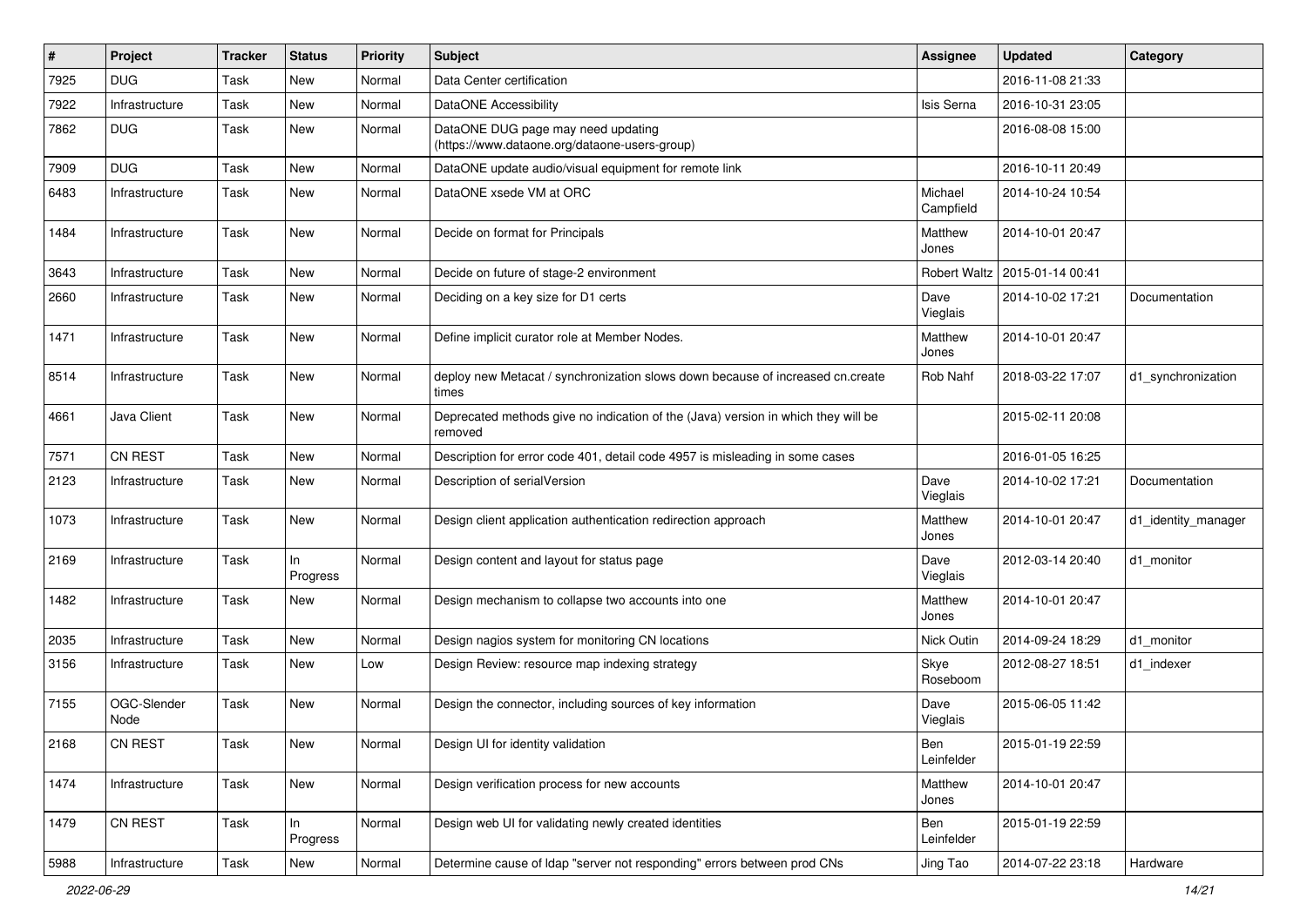| #    | Project                         | <b>Tracker</b> | <b>Status</b>   | <b>Priority</b> | <b>Subject</b>                                                                                                     | <b>Assignee</b>        | <b>Updated</b>   | Category                         |
|------|---------------------------------|----------------|-----------------|-----------------|--------------------------------------------------------------------------------------------------------------------|------------------------|------------------|----------------------------------|
| 7148 | OGC-Slender<br>Node             | Task           | ln.<br>Progress | Normal          | Determine formatid for science metadata                                                                            | Dave<br>Vieglais       | 2015-09-22 16:27 |                                  |
| 5498 | Infrastructure                  | Task           | New             | Normal          | Determine the cause of the Jun2014 cn-orc-1 out of memory issue                                                    | Michael<br>Campfield   | 2014-10-31 19:11 | Environment.Productio<br>n.      |
| 4246 | Infrastructure                  | Task           | In<br>Progress  | Normal          | Determine why cn-stage-ucsb-1 LDAP syncrepl is failing                                                             | Michael<br>Campfield   | 2014-10-31 17:42 | Environment.Stage1               |
| 3410 | <b>Member Nodes</b>             | Task           | <b>New</b>      | Normal          | Develop a Redmine Cheatsheet to help with a wider REDMine user community<br>interacting with MN issues             | John Cobb              | 2012-11-30 19:36 |                                  |
| 2688 | Infrastructure                  | Task           | New             | Normal          | Develop guidelines for how Subject entries are handled - creation, normalization,<br>comparison                    | Dave<br>Vieglais       | 2014-09-24 18:27 | Documentation                    |
| 8349 | <b>Testing MN</b><br>Management | Task           | New             | Normal          | Develop or Implement MN Software                                                                                   |                        | 2018-02-08 15:28 |                                  |
| 1035 | Infrastructure                  | Task           | ln<br>Progress  | Normal          | Develop reference architecture documents                                                                           | <b>Bruce</b><br>Wilson | 2011-03-03 19:26 | Documentation                    |
| 7176 | Infrastructure                  | Task           | New             | Normal          | Develop textual documentation for certificate management                                                           | Dave<br>Vieglais       | 2015-06-10 01:33 | Documentation                    |
| 7177 | Infrastructure                  | Task           | New             | Normal          | Develop video documentation for certificate management                                                             | Dave<br>Vieglais       | 2015-06-10 01:33 | Documentation                    |
| 8351 | <b>Testing MN</b><br>Management | Task           | <b>New</b>      | Normal          | Display as Upcoming                                                                                                |                        | 2018-02-08 15:28 |                                  |
| 4120 | Infrastructure                  | Task           | <b>New</b>      | Normal          | Display total data downloads in the Summary View header                                                            | Skye<br>Roseboom       | 2014-03-31 17:41 | d1 dashboard                     |
| 6167 | Infrastructure                  | Task           | New             | Normal          | Docs for CNRead.search() say "SOLR" in capital but actual API expects "solr" in lower<br>case                      | Dave<br>Vieglais       | 2014-10-02 17:21 | Documentation                    |
| 8238 | Infrastructure                  | Task           | <b>New</b>      | Normal          | Document contacts and procedure for using KU ORCID membership API key                                              | Dave<br>Vieglais       | 2018-01-09 02:22 | Authentication,<br>Authorization |
| 2018 | Infrastructure                  | Task           | <b>New</b>      | Normal          | document DataONE CA operations procedures                                                                          | Matthew<br>Jones       | 2012-04-23 17:53 | <b>Support Operations</b>        |
| 2033 | Infrastructure                  | Task           | <b>New</b>      | Normal          | Document hardware / CN administrators and their contact info                                                       | Dave<br>Vieglais       | 2014-09-24 18:29 | Management                       |
| 8171 | Infrastructure                  | Task           | <b>New</b>      | Normal          | Document hazelcast components to be moved to postgres storage                                                      | Monica Ihli            | 2017-09-01 15:25 |                                  |
| 8169 | Infrastructure                  | Task           | New             | Normal          | Document process for changing the postgres master                                                                  | Monica Ihli            | 2017-09-01 15:09 |                                  |
| 2549 | Infrastructure                  | Task           | <b>New</b>      | Normal          | document the decision                                                                                              | Matthew<br>Jones       | 2012-03-27 22:03 | Authentication,<br>Authorization |
| 7883 | Infrastructure                  | Task           | New             | Normal          | Document the log files of relevance on Coordinating Nodes                                                          |                        | 2016-09-09 20:20 |                                  |
| 3811 | Infrastructure                  | Task           | New             | Normal          | Document the "non-standard" certificates being used for accessing content in<br>DataONE and it's member nodes      | Rob Nahf               | 2014-09-24 18:27 | <b>Support Operations</b>        |
| 3308 | Infrastructure                  | Task           | <b>New</b>      | Normal          | Document the process for removing content contributed from a specific member node<br>and/or the entire member node | Dave<br>Vieglais       | 2014-03-14 18:29 | <b>Support Operations</b>        |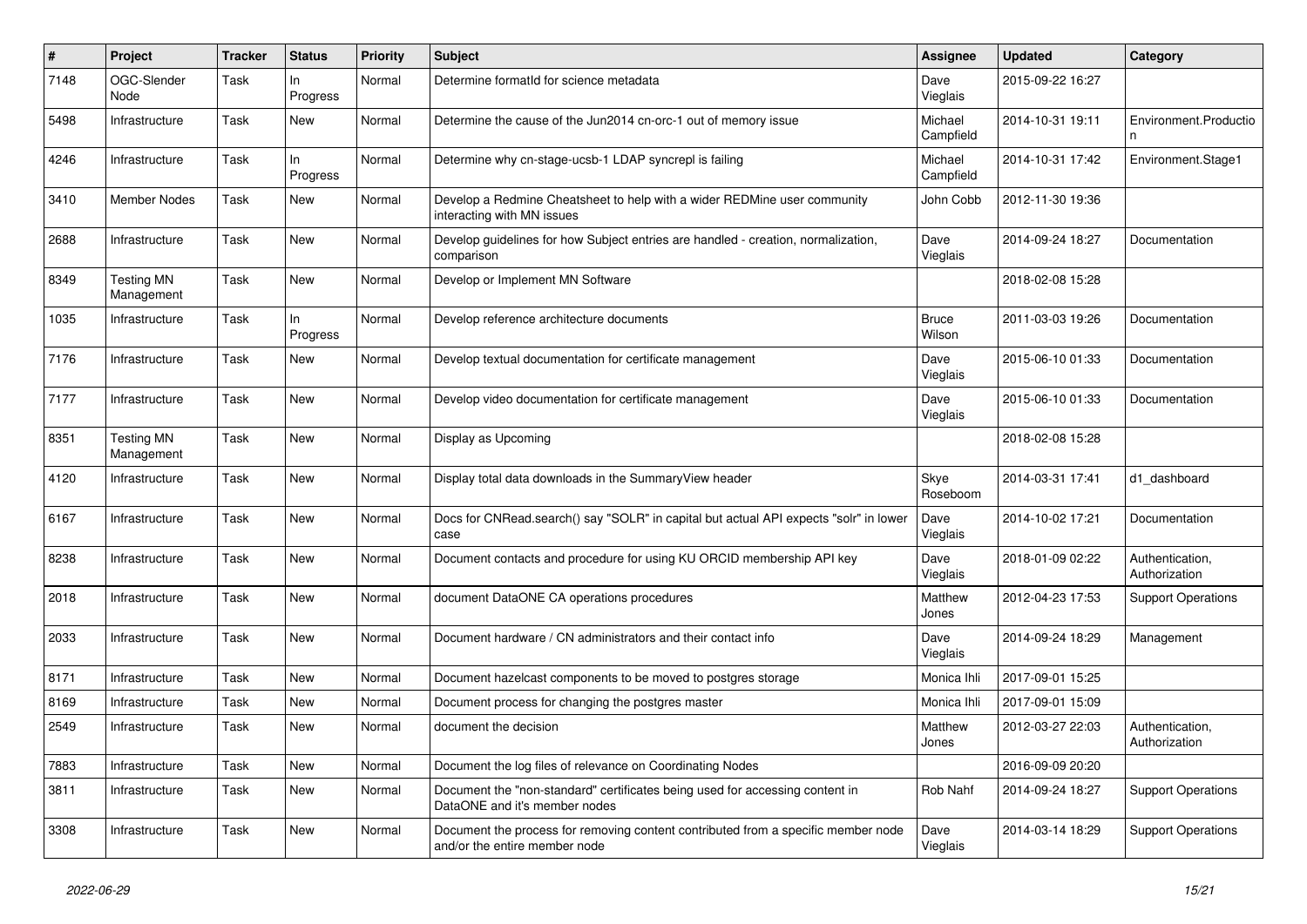| $\vert$ # | Project             | <b>Tracker</b> | <b>Status</b>  | <b>Priority</b> | <b>Subject</b>                                                                                                | <b>Assignee</b>        | <b>Updated</b>   | Category               |
|-----------|---------------------|----------------|----------------|-----------------|---------------------------------------------------------------------------------------------------------------|------------------------|------------------|------------------------|
| 2031      | Infrastructure      | Task           | <b>New</b>     | Normal          | Document the structure and interconnections of VM host hardware at UCSB                                       | Nick Outin             | 2014-09-24 18:29 | Hardware               |
| 2030      | Infrastructure      | Task           | <b>New</b>     | Normal          | Document the structure and interconnections of VM host hardware at UNM                                        | Dave<br>Vieglais       | 2014-09-24 18:29 | Hardware               |
| 2028      | Infrastructure      | Task           | New            | Normal          | Document VM specifications for CNs                                                                            | Dave<br>Vieglais       | 2014-09-24 18:29 | Management             |
| 2029      | Infrastructure      | Task           | <b>New</b>     | Normal          | Document VM specifications for replication MNs                                                                | Dave<br>Vieglais       | 2014-09-24 18:29 | Management             |
| 7864      | <b>DUG</b>          | Task           | New            | Normal          | <b>DOI Services for Members</b>                                                                               |                        | 2016-08-09 20:40 |                        |
| 7907      | <b>DUG</b>          | Task           | <b>New</b>     | Normal          | Doodle poll on the time/date for monthly meeting                                                              |                        | 2016-10-11 20:35 |                        |
| 7476      | <b>DUG</b>          | Task           | <b>New</b>     | Normal          | Do we need an event management system to better organize the DUG?                                             |                        | 2015-11-09 22:43 |                        |
| 7473      | <b>DUG</b>          | Task           | <b>New</b>     | Normal          | Draft 2016 DUG annual meeting brochure                                                                        |                        | 2015-11-09 22:38 |                        |
| 7474      | <b>DUG</b>          | Task           | <b>New</b>     | Normal          | Draft generic letter of invitation that DUG SC can carry and distribute widely.                               |                        | 2015-11-09 22:38 |                        |
| 7484      | <b>DUG</b>          | Task           | <b>New</b>     | Normal          | <b>DUG Agenda</b>                                                                                             |                        | 2015-11-10 21:39 |                        |
| 6396      | Infrastructure      | Task           | In<br>Progress | Normal          | embed jetty server in d1 integration to run WebTests locally                                                  | Rob Nahf               | 2014-10-01 20:34 | MNWebChecker           |
| 3328      | Infrastructure      | Task           | <b>New</b>     | Normal          | Enable a data preview from the search results page                                                            | Chris Jones            | 2012-10-23 19:34 | d1_mercury             |
| 8150      | Infrastructure      | Task           | <b>New</b>     | Normal          | Enable CN certificate to alter authoritativeMN property in SystemMetadata                                     | Jing Tao               | 2017-07-19 21:27 |                        |
| 5313      | Java Client         | Task           | <b>New</b>     | Normal          | enable remote deployment of product packages from Hudson / Jenkins                                            | Rob Nahf               | 2015-02-11 20:34 |                        |
| 3616      | Infrastructure      | Task           | New            | Normal          | Enable ServiceMethodRestriction support in Metacat                                                            | Chris Jones            | 2013-02-27 16:28 | Metacat                |
| 7169      | OGC-Slender<br>Node | Task           | New            | Normal          | Enable tracking of obsoletes / obsoleted by for data objects                                                  | Dave<br>Vieglais       | 2015-06-08 19:01 |                        |
| 8778      | CN REST             | Task           | <b>New</b>     | Normal          | Ensure SystemMetadata replica auditing updates are saved and broadcast                                        | Chris Jones            | 2019-03-12 16:54 | d1 replication auditor |
| 7949      | Infrastructure      | Task           | New            | Normal          | Ensure that there's no race condition where an entry can be added to "IN PROCESS"<br>if it is already present | Jing Tao               | 2017-02-27 17:55 |                        |
| 2151      | Infrastructure      | Task           | New            | Normal          | Ensuring that cited objects are not deleted                                                                   |                        | 2011-12-23 04:20 |                        |
| 8697      | <b>Member Nodes</b> | Task           | New            | Normal          | ESSDIVE: anonymous download issue                                                                             | Chris Jones            | 2018-09-13 19:40 |                        |
| 5454      | <b>Member Nodes</b> | Task           | New            | Normal          | Evaluate dataverse poential MN                                                                                | <b>Bruce</b><br>Wilson | 2014-05-29 19:30 |                        |
| 7749      | <b>Member Nodes</b> | Task           | New            | Normal          | Evaluate disposition of the ESA MN's current content                                                          | Matthew<br>Jones       | 2016-04-26 19:52 |                        |
| 8469      | <b>CN REST</b>      | Task           | In<br>Progress | Normal          | evaluate if ORCID API will continue to work after 1.2 is deprecated                                           | Jing Tao               | 2018-03-22 16:54 | d1 portal servlet      |
| 8168      | Infrastructure      | Task           | <b>New</b>     | Normal          | Evaluate options for postgres replication configuration                                                       | Monica Ihli            | 2017-09-01 15:11 |                        |
| 3438      | Infrastructure      | Task           | New            | Normal          | Evaluate utility of schema.org                                                                                |                        | 2012-12-21 16:15 | Documentation          |
| 7104      | Infrastructure      | Task           | New            | Normal          | Event index reindexing shouldn't require re-harvest from MNs                                                  |                        | 2015-07-09 15:34 | d1_log_aggregation     |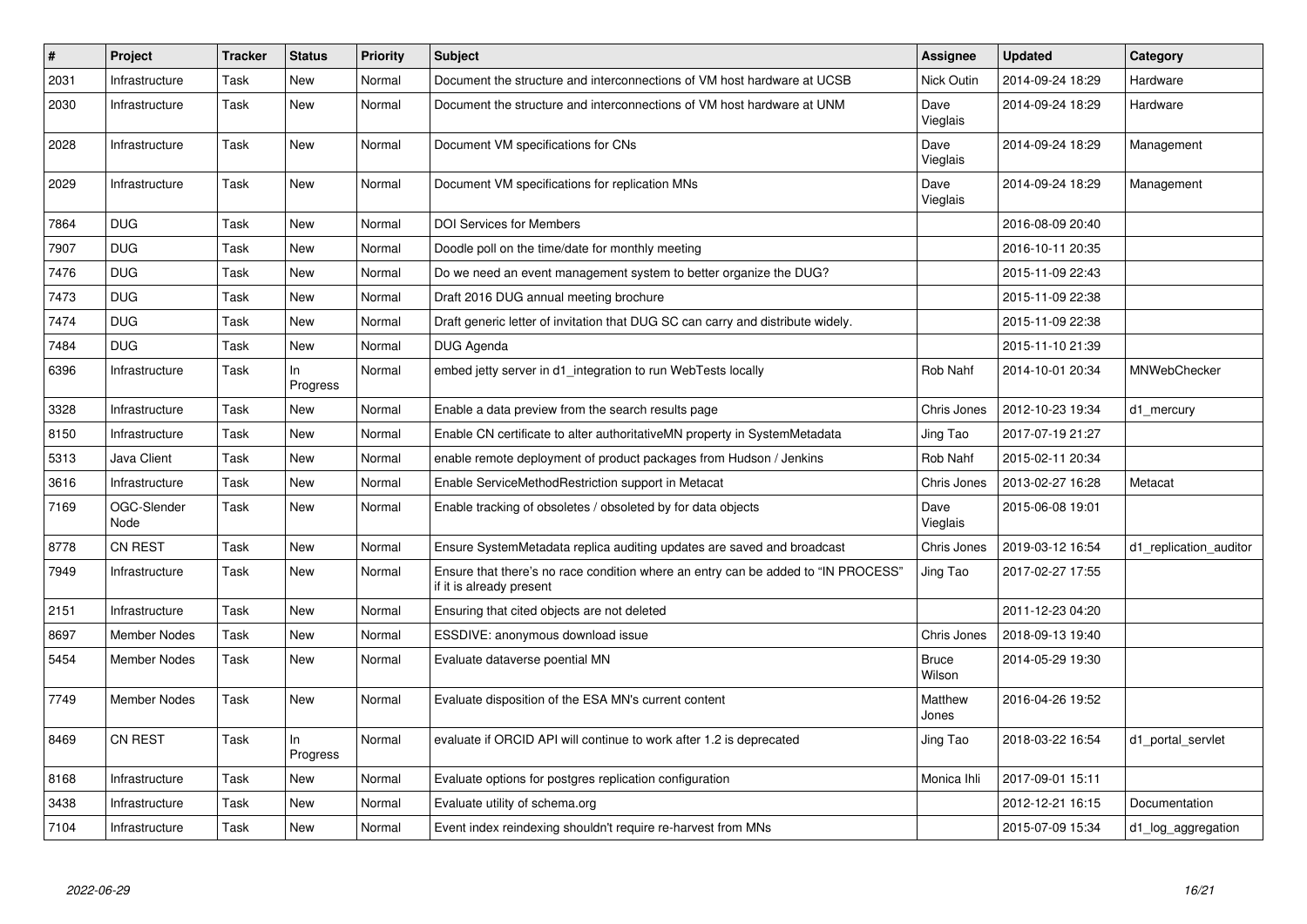| #    | Project                         | Tracker | <b>Status</b> | <b>Priority</b> | Subject                                                                                   | <b>Assignee</b>          | <b>Updated</b>   | Category          |
|------|---------------------------------|---------|---------------|-----------------|-------------------------------------------------------------------------------------------|--------------------------|------------------|-------------------|
| 2794 | Infrastructure                  | Task    | <b>New</b>    | Normal          | Exceptions: Remove unsupported exception serializations and add "header<br>serialization" | Dave<br>Vieglais         | 2014-10-02 17:21 | Documentation     |
| 8755 | Infrastructure                  | Task    | <b>New</b>    | Normal          | Expand EML indexing support for EML 2.2                                                   | <b>Bryce</b><br>Mecum    | 2019-08-15 01:50 |                   |
| 1472 | Infrastructure                  | Task    | <b>New</b>    | Normal          | Explain revocation policies via MN curator.                                               | Matthew<br>Jones         | 2014-10-01 20:47 |                   |
| 7524 | <b>DUG</b>                      | Task    | New           | Normal          | Explore crowd sourcing for future DUG marketing effort                                    |                          | 2015-12-07 22:25 |                   |
| 3468 | Infrastructure                  | Task    | New           | Normal          | Explore how CN.listObject can effectively use auto-incremented key                        | <b>Ben</b><br>Leinfelder | 2013-01-08 18:35 | Documentation     |
| 8146 | <b>Member Nodes</b>             | Task    | <b>New</b>    | Normal          | <b>Failed Sync Parser</b>                                                                 | Monica Ihli              | 2017-07-19 00:46 |                   |
| 8342 | <b>Testing MN</b><br>Management | Task    | New           | Normal          | <b>Feasibility Assessment</b>                                                             |                          | 2018-02-22 19:19 |                   |
| 8383 | <b>Testing MN</b><br>Management | Task    | <b>New</b>    | Normal          | <b>Feasibility Assessment</b>                                                             |                          | 2018-02-27 17:32 |                   |
| 8670 | <b>Member Nodes</b>             | Task    | <b>New</b>    | Normal          | FEMC - upgrade GMN 2.3.7 to 3.0.4                                                         | Roger Dahl               | 2019-08-02 18:22 |                   |
| 7127 | DataONE API                     | Task    | <b>New</b>    | Normal          | Finalize CNAuthentication interface                                                       | Dave<br>Vieglais         | 2015-05-21 19:31 | api_documentation |
| 6048 | <b>Member Nodes</b>             | Task    | New           | Normal          | Fix 404 NotFound erros on the EDORA MN                                                    | Jim Green                | 2014-11-24 14:57 |                   |
| 5137 | Infrastructure                  | Task    | <b>New</b>    | Normal          | Fix DataONE CA chain file location in cn-buildout                                         | Chris Jones              | 2014-04-25 15:06 | d1_cn_buildout    |
| 7120 | Java Client                     | Task    | Testing       | Normal          | Fix DataPackage.insertRelationship() to handle any URI for external identifiers           | Chris Jones              | 2015-06-04 21:48 | d1_libclient_java |
| 5121 | <b>Member Nodes</b>             | Task    | <b>New</b>    | Normal          | Fix DryadDataFile instance documents with no dcterms:creator element                      | Chris Jones              | 2014-04-30 19:25 |                   |
| 1502 | Infrastructure                  | Task    | New           | Normal          | Fix hierarchy of permission levels.                                                       | Matthew<br>Jones         | 2014-10-01 20:47 | Documentation     |
| 3596 | Infrastructure                  | Task    | <b>New</b>    | Normal          | Fix Merritt Repository resource map typing of triple objects                              | John Kunze               | 2013-02-19 02:27 | mn.Merritt        |
| 4013 | Member Nodes                    | Task    | New           | Normal          | Follow-up on plans for TERN following Oct ILTER meeting in Korea                          | Laura<br>Moyers          | 2014-02-20 21:58 |                   |
| 8356 | <b>Testing MN</b><br>Management | Task    | <b>New</b>    | Normal          | Formal Announcement                                                                       |                          | 2018-02-23 19:06 |                   |
| 6698 | Member Nodes                    | Task    | <b>New</b>    | Normal          | FTGEN: Check Authentication and Authorization in Production                               |                          | 2014-12-04 20:07 |                   |
| 6691 | Member Nodes                    | Task    | New           | Normal          | FTGEN: Check Authentication and Authorization in Testing Environment                      |                          | 2014-12-04 20:07 |                   |
| 6694 | <b>Member Nodes</b>             | Task    | New           | Normal          | FTGEN: Configure SSL Certificates for Production                                          |                          | 2014-12-04 20:07 |                   |
| 6687 | Member Nodes                    | Task    | New           | Normal          | FTGEN: Configure SSL Certificates for Testing Environment                                 |                          | 2014-12-04 20:07 |                   |
| 6682 | Member Nodes                    | Task    | New           | Normal          | FTGEN: Design, code and component test a new MN implementation                            |                          | 2014-12-04 20:07 |                   |
| 6701 | Member Nodes                    | Task    | New           | Normal          | FTGEN: Document and Announce                                                              |                          | 2014-12-04 20:07 |                   |
| 6700 | Member Nodes                    | Task    | New           | Normal          | FTGEN: Ensure MN appears on Current MNs webpage (dashboard)                               |                          | 2014-12-04 20:07 |                   |
| 6693 | Member Nodes                    | Task    | New           | Normal          | FTGEN: Establish DataONE user identity in Production                                      |                          | 2014-12-04 20:07 |                   |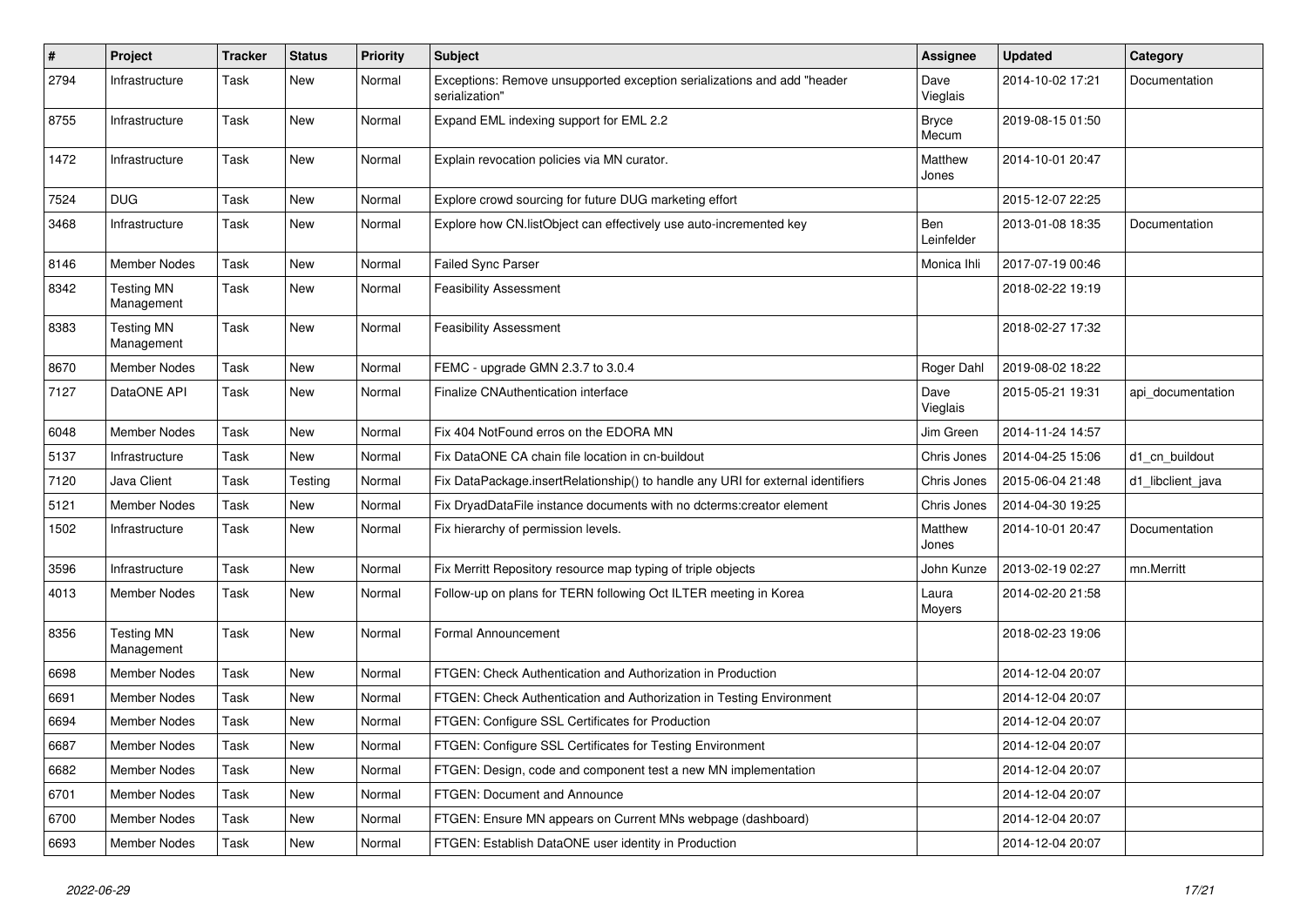| $\vert$ # | Project             | <b>Tracker</b> | <b>Status</b> | <b>Priority</b> | <b>Subject</b>                                                                                                     | <b>Assignee</b>  | <b>Updated</b>   | Category |
|-----------|---------------------|----------------|---------------|-----------------|--------------------------------------------------------------------------------------------------------------------|------------------|------------------|----------|
| 6686      | Member Nodes        | Task           | New           | Normal          | FTGEN: Establish DataONE user identity in Testing Environment                                                      |                  | 2014-12-04 20:07 |          |
| 6683      | <b>Member Nodes</b> | Task           | <b>New</b>    | Normal          | FTGEN: Implement search index and display (ONEMercury) support for any new<br>metadata formats required by the MN. |                  | 2014-12-04 20:07 |          |
| 6679      | Member Nodes        | Task           | <b>New</b>    | Normal          | FTGEN: Join DataONE                                                                                                |                  | 2014-12-04 20:07 |          |
| 6685      | <b>Member Nodes</b> | Task           | <b>New</b>    | Normal          | FTGEN: Local Testing                                                                                               |                  | 2014-12-04 20:07 |          |
| 6699      | <b>Member Nodes</b> | Task           | <b>New</b>    | Normal          | FTGEN: Mutual acceptance                                                                                           |                  | 2014-12-04 20:07 |          |
| 6681      | <b>Member Nodes</b> | Task           | <b>New</b>    | Normal          | FTGEN: Plan the implementation                                                                                     |                  | 2014-12-04 20:07 |          |
| 6684      | <b>Member Nodes</b> | Task           | New           | Normal          | FTGEN: Register any new object formats in all environments                                                         |                  | 2014-12-04 20:07 |          |
| 6696      | <b>Member Nodes</b> | Task           | <b>New</b>    | Normal          | FTGEN: Register MN in Production                                                                                   |                  | 2014-12-04 20:07 |          |
| 6689      | <b>Member Nodes</b> | Task           | <b>New</b>    | Normal          | FTGEN: Register MN in Testing Environment                                                                          |                  | 2014-12-04 20:07 |          |
| 6680      | <b>Member Nodes</b> | Task           | New           | Normal          | FTGEN: Scope the implementation                                                                                    |                  | 2014-12-04 20:07 |          |
| 6692      | <b>Member Nodes</b> | Task           | <b>New</b>    | Normal          | FTGEN: Show MN as "upcoming" on the dashboard                                                                      |                  | 2014-12-04 20:07 |          |
| 6697      | Member Nodes        | Task           | <b>New</b>    | Normal          | FTGEN: Verify CN Content and Services in Production                                                                |                  | 2014-12-04 20:07 |          |
| 6690      | <b>Member Nodes</b> | Task           | New           | Normal          | FTGEN: Verify CN Content and Services in Testing Environment                                                       |                  | 2014-12-04 20:07 |          |
| 6695      | <b>Member Nodes</b> | Task           | <b>New</b>    | Normal          | FTGEN: Verify MN Content and Services in Production                                                                |                  | 2014-12-04 20:07 |          |
| 6688      | <b>Member Nodes</b> | Task           | New           | Normal          | FTGEN: Verify MN Content and Services in Testing Environment                                                       |                  | 2014-12-04 20:07 |          |
| 5890      | <b>Member Nodes</b> | Task           | <b>New</b>    | Normal          | GBIF: Authentication and Authorization                                                                             |                  | 2018-01-22 21:16 |          |
| 5850      | Member Nodes        | Task           | <b>New</b>    | Normal          | <b>GBIF: Content Review</b>                                                                                        |                  | 2016-07-02 12:45 |          |
| 5878      | <b>Member Nodes</b> | Task           | <b>New</b>    | Normal          | <b>GBIF: Content Review</b>                                                                                        |                  | 2016-07-02 12:45 |          |
| 5899      | <b>Member Nodes</b> | Task           | <b>New</b>    | Normal          | GBIF: Create news item                                                                                             | Amy<br>Forrester | 2019-01-24 17:10 |          |
| 5900      | Member Nodes        | Task           | <b>New</b>    | Normal          | GBIF: Formal announcement                                                                                          |                  | 2016-07-02 12:45 |          |
| 5870      | <b>Member Nodes</b> | Task           | New           | Normal          | GBIF: Generate client certificate.                                                                                 |                  | 2016-07-02 12:45 |          |
| 5835      | <b>Member Nodes</b> | Task           | Ready         | Normal          | <b>GBIF: Local Testing</b>                                                                                         | Rob Nahf         | 2019-01-24 16:53 |          |
| 5865      | <b>Member Nodes</b> | Task           | <b>New</b>    | Normal          | GBIF: Log record access                                                                                            |                  | 2016-07-02 12:45 |          |
| 5893      | Member Nodes        | Task           | <b>New</b>    | Normal          | GBIF: Log record access                                                                                            |                  | 2016-07-02 12:45 |          |
| 5896      | Member Nodes        | Task           | New           | Normal          | GBIF: Mutual acceptance                                                                                            |                  | 2016-07-02 12:45 |          |
| 5873      | <b>Member Nodes</b> | Task           | <b>New</b>    | Normal          | <b>GBIF: Register MN</b>                                                                                           |                  | 2016-07-02 12:45 |          |
| 5839      | Member Nodes        | Task           | New           | Normal          | GBIF: Registration in environment                                                                                  |                  | 2016-07-02 12:45 |          |
| 5891      | Member Nodes        | Task           | New           | Normal          | GBIF: Science Data access                                                                                          |                  | 2016-07-02 12:45 |          |
| 5892      | Member Nodes        | Task           | New           | Normal          | GBIF: Science Metadata access                                                                                      |                  | 2016-07-02 12:45 |          |
| 5875      | Member Nodes        | Task           | New           | Normal          | GBIF: Set the node status to approved (start synchronization)                                                      |                  | 2016-07-02 12:45 |          |
| 5874      | Member Nodes        | Task           | New           | Normal          | GBIF: Set up Node document                                                                                         |                  | 2016-07-02 12:45 |          |
| 5849      | Member Nodes        | Task           | New           | Normal          | GBIF: Set up synchronization of the MN                                                                             |                  | 2016-07-02 12:45 |          |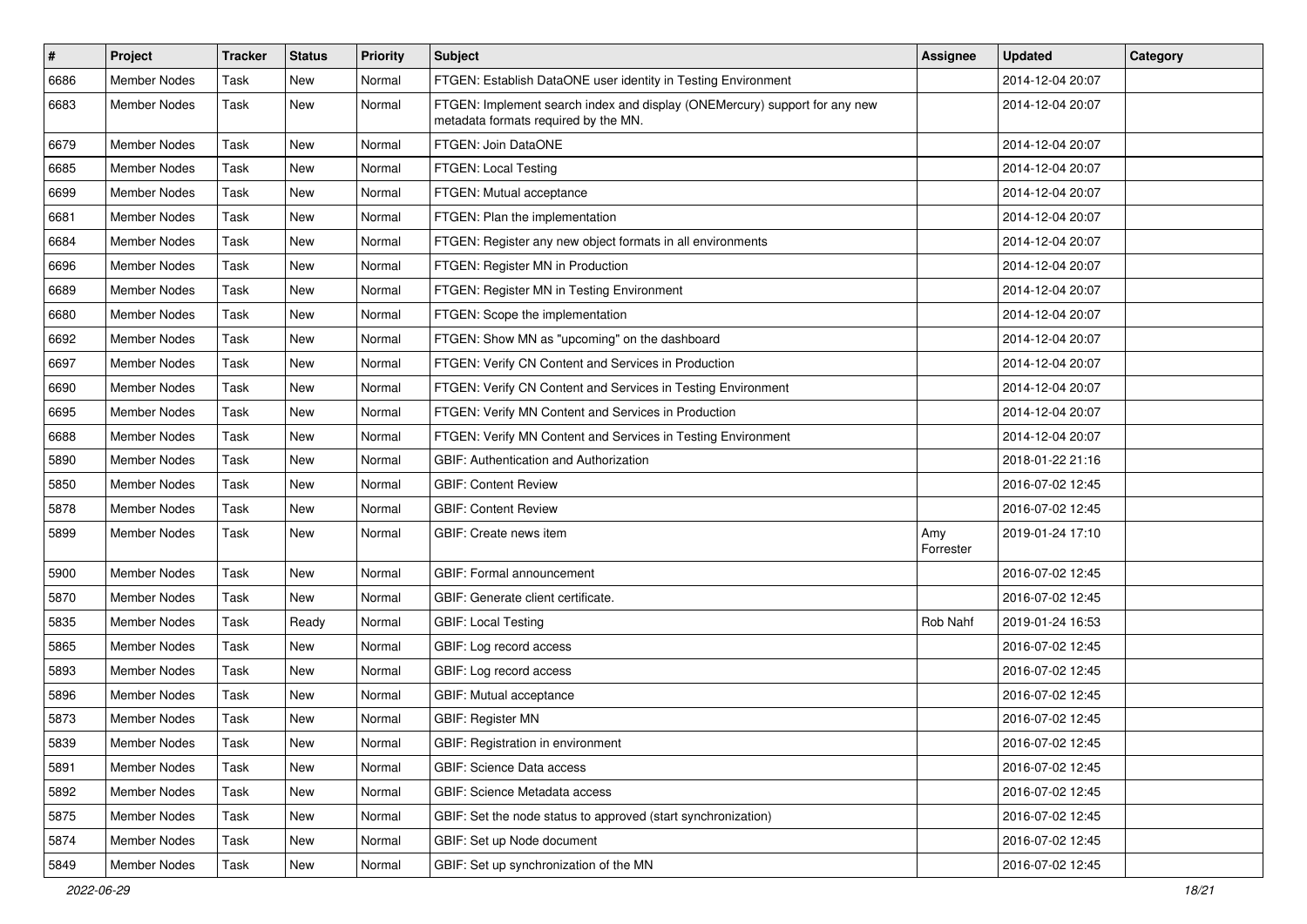| $\vert$ # | <b>Project</b>      | <b>Tracker</b> | <b>Status</b> | <b>Priority</b> | <b>Subject</b>                                                                    | Assignee | <b>Updated</b>   | Category |
|-----------|---------------------|----------------|---------------|-----------------|-----------------------------------------------------------------------------------|----------|------------------|----------|
| 5877      | <b>Member Nodes</b> | Task           | <b>New</b>    | Normal          | GBIF: Set up synchronization of the MN                                            |          | 2016-07-02 12:45 |          |
| 5869      | <b>Member Nodes</b> | Task           | <b>New</b>    | Normal          | <b>GBIF: SSL Certificates</b>                                                     |          | 2016-07-02 12:45 |          |
| 5841      | <b>Member Nodes</b> | Task           | <b>New</b>    | Normal          | <b>GBIF: SSL Certificates</b>                                                     |          | 2019-01-28 14:40 |          |
| 5848      | <b>Member Nodes</b> | Task           | <b>New</b>    | Normal          | GBIF: Synchronization                                                             |          | 2016-07-02 12:45 |          |
| 5876      | <b>Member Nodes</b> | Task           | <b>New</b>    | Normal          | <b>GBIF: Synchronization</b>                                                      |          | 2016-07-02 12:45 |          |
| 5897      | <b>Member Nodes</b> | Task           | <b>New</b>    | Normal          | GBIF: Verify content available for Current MNs web page                           |          | 2016-07-02 12:45 |          |
| 5859      | <b>Member Nodes</b> | Task           | <b>New</b>    | Normal          | <b>GBIF: Verify Resource Map content</b>                                          |          | 2016-07-02 12:45 |          |
| 5887      | <b>Member Nodes</b> | Task           | New           | Normal          | GBIF: Verify Resource Map content                                                 |          | 2016-07-02 12:45 |          |
| 5888      | <b>Member Nodes</b> | Task           | <b>New</b>    | Normal          | GBIF: Verify Resource Map is returned with the correct HTTP Content-Type          |          | 2016-07-02 12:45 |          |
| 5860      | <b>Member Nodes</b> | Task           | <b>New</b>    | Normal          | GBIF: Verify Resource Map is returned with the correct HTTP Content-Type          |          | 2016-07-02 12:45 |          |
| 5886      | <b>Member Nodes</b> | Task           | <b>New</b>    | Normal          | <b>GBIF: Verify Resource Maps</b>                                                 |          | 2016-07-02 12:45 |          |
| 5858      | <b>Member Nodes</b> | Task           | <b>New</b>    | Normal          | <b>GBIF: Verify Resource Maps</b>                                                 |          | 2016-07-02 12:45 |          |
| 5851      | <b>Member Nodes</b> | Task           | <b>New</b>    | Normal          | GBIF: Verify Science Data                                                         |          | 2016-07-02 12:45 |          |
| 5879      | <b>Member Nodes</b> | Task           | <b>New</b>    | Normal          | <b>GBIF: Verify Science Data</b>                                                  |          | 2016-07-02 12:45 |          |
| 5880      | Member Nodes        | Task           | New           | Normal          | GBIF: Verify Science Data content                                                 |          | 2016-07-02 12:45 |          |
| 5852      | Member Nodes        | Task           | New           | Normal          | GBIF: Verify Science Data content                                                 |          | 2016-07-02 12:45 |          |
| 5854      | <b>Member Nodes</b> | Task           | <b>New</b>    | Normal          | <b>GBIF: Verify Science Metadata</b>                                              |          | 2016-07-02 12:45 |          |
| 5882      | Member Nodes        | Task           | <b>New</b>    | Normal          | <b>GBIF: Verify Science Metadata</b>                                              |          | 2016-07-02 12:45 |          |
| 5883      | <b>Member Nodes</b> | Task           | <b>New</b>    | Normal          | GBIF: Verify Science Metadata content                                             |          | 2016-07-02 12:45 |          |
| 5855      | <b>Member Nodes</b> | Task           | <b>New</b>    | Normal          | GBIF: Verify Science Metadata content                                             |          | 2016-07-02 12:45 |          |
| 5856      | <b>Member Nodes</b> | Task           | <b>New</b>    | Normal          | GBIF: Verify Science Metadata is returned with the correct HTTP Content-Type      |          | 2016-07-02 12:45 |          |
| 5884      | <b>Member Nodes</b> | Task           | <b>New</b>    | Normal          | GBIF: Verify Science Metadata is returned with the correct HTTP Content-Type      |          | 2016-07-02 12:45 |          |
| 5871      | Member Nodes        | Task           | <b>New</b>    | Normal          | GBIF: Verify successful installation of client side certificate                   |          | 2016-07-02 12:45 |          |
| 5872      | <b>Member Nodes</b> | Task           | <b>New</b>    | Normal          | GBIF: Verify successful installation of server side certificate                   |          | 2016-07-02 12:45 |          |
| 5836      | <b>Member Nodes</b> | Task           | Testing       | Normal          | GBIF: Verify that MN passes the Web Tester                                        | Rob Nahf | 2018-09-26 19:57 |          |
| 5861      | <b>Member Nodes</b> | Task           | <b>New</b>    | Normal          | GBIF: Verify that Resource Maps are correctly processed by CNs.                   |          | 2016-07-02 12:45 |          |
| 5889      | <b>Member Nodes</b> | Task           | <b>New</b>    | Normal          | GBIF: Verify that Resource Maps are correctly processed by CNs.                   |          | 2016-07-02 12:45 |          |
| 5853      | <b>Member Nodes</b> | Task           | <b>New</b>    | Normal          | GBIF: Verify that the Science Data is returned with the correct HTTP Content-Type |          | 2016-07-02 12:45 |          |
| 5881      | <b>Member Nodes</b> | Task           | <b>New</b>    | Normal          | GBIF: Verify that the Science Data is returned with the correct HTTP Content-Type |          | 2016-07-02 12:45 |          |
| 5885      | Member Nodes        | Task           | <b>New</b>    | Normal          | GBIF: Verify that the Science Metadata is correctly processed by CNs              |          | 2016-07-02 12:45 |          |
| 5857      | <b>Member Nodes</b> | Task           | New           | Normal          | GBIF: Verify that the Science Metadata is correctly processed by CNs              |          | 2016-07-02 12:45 |          |
| 8534      | <b>Member Nodes</b> | Task           | <b>New</b>    | Normal          | GCOOS: Technical Requirements & Design Planning                                   |          | 2018-04-09 20:18 |          |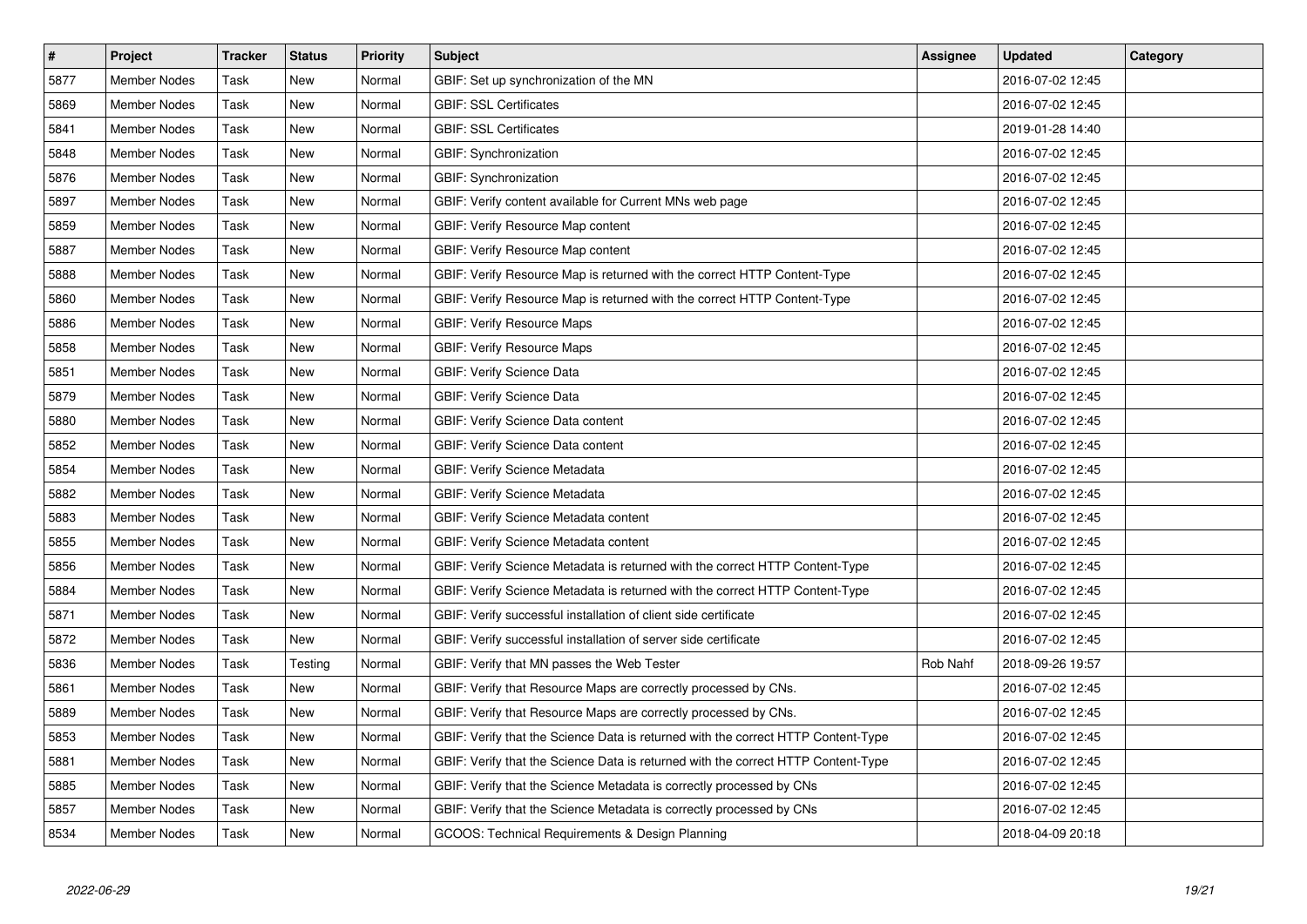| #    | Project             | <b>Tracker</b> | <b>Status</b> | <b>Priority</b> | Subject                                                                                              | <b>Assignee</b>  | <b>Updated</b>   | Category                  |
|------|---------------------|----------------|---------------|-----------------|------------------------------------------------------------------------------------------------------|------------------|------------------|---------------------------|
| 3333 | Infrastructure      | Task           | New           | Low             | Generalize mk * scripts for host name                                                                | Dave<br>Vieglais | 2012-10-11 18:50 | <b>Support Operations</b> |
| 7168 | OGC-Slender<br>Node | Task           | New           | Normal          | Generate system metadata for data objects                                                            | Dave<br>Vieglais | 2015-06-08 18:59 |                           |
| 7167 | OGC-Slender<br>Node | Task           | New           | Normal          | Generate system metadata for science metadata                                                        | Dave<br>Vieglais | 2015-06-08 18:58 |                           |
| 8829 | <b>Member Nodes</b> | Task           | New           | High            | get DKAN connected to GMN                                                                            | John Evans       | 2019-09-03 13:24 |                           |
| 3115 | Infrastructure      | Task           | New           | Normal          | Get R client into working state.                                                                     | Andrew<br>Pippin | 2012-08-02 17:32 |                           |
| 7986 | <b>Member Nodes</b> | Task           | New           | Normal          | GINA: Configure SSL Certificates for Production                                                      | Amy<br>Forrester | 2018-08-31 15:22 |                           |
| 7979 | Member Nodes        | Task           | New           | Normal          | GINA: Configure SSL Certificates for Testing Environment                                             | Amy<br>Forrester | 2018-08-31 15:23 |                           |
| 7992 | <b>Member Nodes</b> | Task           | New           | Normal          | <b>GINA: Document and Announce</b>                                                                   | Laura<br>Moyers  | 2017-01-27 22:19 |                           |
| 7991 | <b>Member Nodes</b> | Task           | New           | Normal          | GINA: Ensure MN appears on Current MNs webpage (dashboard)                                           | Laura<br>Moyers  | 2017-01-27 22:19 |                           |
| 7985 | <b>Member Nodes</b> | Task           | New           | Normal          | GINA: Establish DataONE user identity in Production                                                  | Laura<br>Moyers  | 2017-01-27 22:15 |                           |
| 7978 | Member Nodes        | Task           | New           | Normal          | GINA: Establish DataONE user identity in Testing Environment                                         | Laura<br>Moyers  | 2017-01-27 18:44 |                           |
| 7975 | Member Nodes        | Task           | New           | Normal          | GINA: Implement search index and display support for any new metadata formats<br>required by the MN. | Roger Dahl       | 2017-01-27 18:34 |                           |
| 7977 | Member Nodes        | Task           | New           | Normal          | GINA: Local Testing                                                                                  | Roger Dahl       | 2017-01-27 18:46 |                           |
| 7990 | Member Nodes        | Task           | New           | Normal          | GINA: Mutual acceptance                                                                              | Laura<br>Moyers  | 2017-01-27 22:18 |                           |
| 7976 | <b>Member Nodes</b> | Task           | New           | Normal          | GINA: Register any new object formats in all environments                                            | Laura<br>Moyers  | 2017-01-27 18:45 |                           |
| 7988 | Member Nodes        | Task           | New           | Normal          | GINA: Register MN in Production                                                                      | Laura<br>Moyers  | 2017-01-27 22:16 |                           |
| 7981 | Member Nodes        | Task           | New           | Normal          | GINA: Register MN in Testing Environment                                                             | Laura<br>Moyers  | 2017-01-27 18:47 |                           |
| 7984 | Member Nodes        | Task           | New           | Normal          | GINA: Show MN as "upcoming" on the dashboard                                                         | Laura<br>Moyers  | 2017-01-27 22:13 |                           |
| 7989 | Member Nodes        | Task           | New           | Normal          | GINA: Verify CN Content and Services in Production                                                   | Laura<br>Moyers  | 2017-01-27 22:18 |                           |
| 7982 | Member Nodes        | Task           | New           | Normal          | GINA: Verify CN Content and Services in Testing Environment                                          | Laura<br>Moyers  | 2017-01-27 18:59 |                           |
| 7987 | Member Nodes        | Task           | New           | Normal          | GINA: Verify MN Content and Services in Production                                                   | Laura<br>Moyers  | 2017-01-27 22:16 |                           |